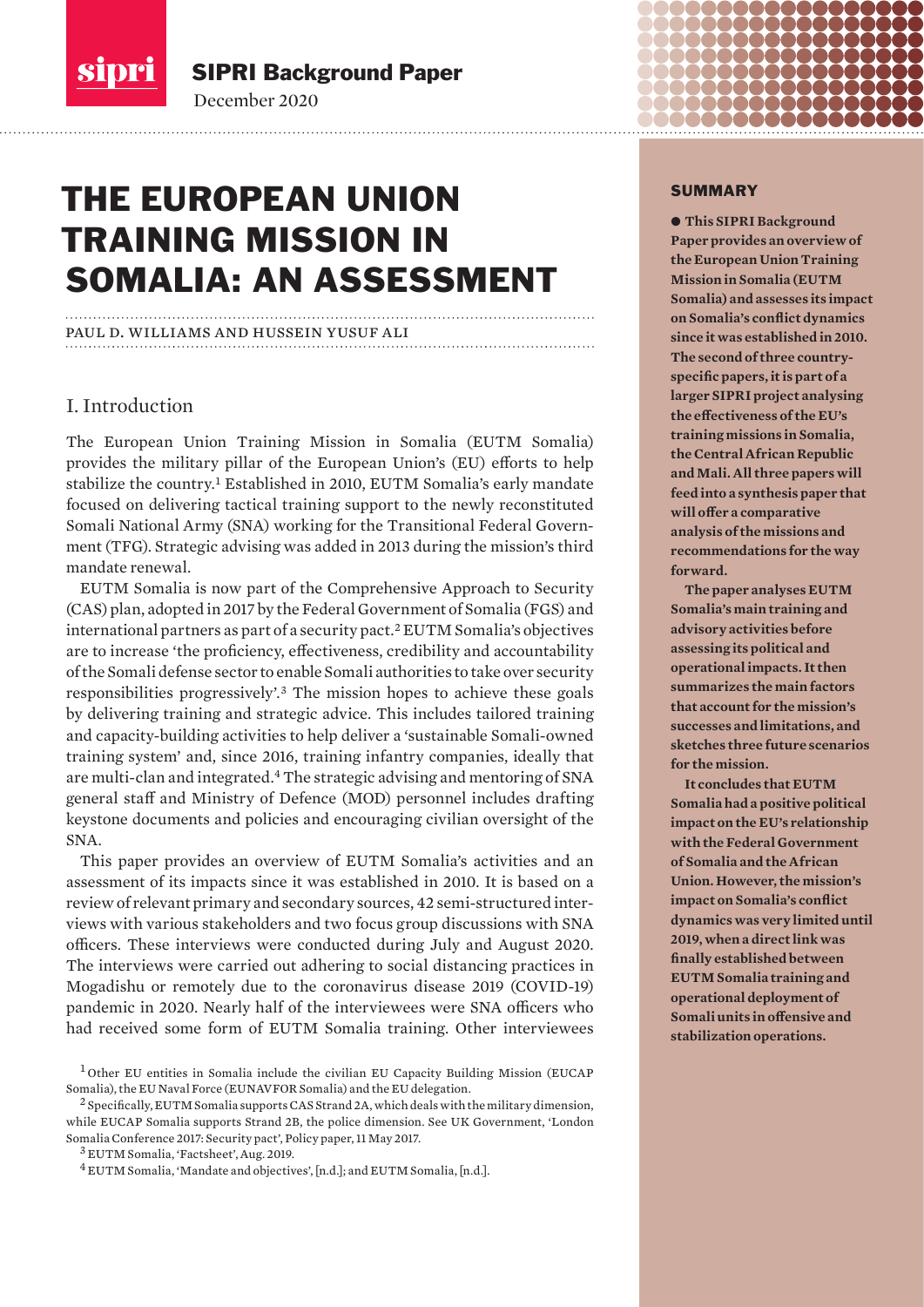<span id="page-1-0"></span>were officials from the EU and various international partners to EUTM Somalia, including the African Union (AU), the United Nations and a range of states. All interviews and focus groups were conducted on a confidential basis. A framework developed by the Effectiveness of Peace Operations Network (EPON), a network of over 40 research partners from across the globe, is used to assess the mission's impact.<sup>5</sup> The framework measures the impact of a peace operation by its ability to prevent armed conflict and sexual violence; build confidence among local parties; stabilize the area; protect civilians; strengthen public safety; promote human rights; contribute to peace dividends; extend state authority; support institution building and development; reform the security sector; promote the rule of law; and support community policing and transitional justice. The framework explains an operation's impact with reference to the following factors: the primacy of politics; realistic mandates and matching resources; a peoplecentred approach; legitimacy and credibility; coordination and coherence; and promoting the Women, Peace and Security (WPS) agenda.

This paper is organized as follows: Sections II and III summarize the background and context in which EUTM Somalia works and the activities it undertakes. Section IV analyses the impact of EUTM Somalia, focusing on the political, operational and general dimensions, as described by the interviewees. Section V uses the relevant factors from the EPON framework to explain EUTM Somalia's successes and limitations. Section VI outlines three plausible future scenarios for the mission, and section VII summarizes the main conclusions.

# II. Background

EUTM Somalia was established on 15 February 2010 and deployed to Uganda on 7 April 2010 because the situation in Somalia was considered too dangerous.<sup>6</sup> The need for such a mission can be traced to December 2006 when Somalia's TFG was brought to Mogadishu with the help of over 10 000 Ethiopian soldiers. In the process, the TFG and Ethiopian forces ousted the Union of Islamic Courts, which had controlled Mogadishu since June of the same year.<sup>7</sup> In response to what it saw as the installation of an illegitimate Somali government and an Ethiopian invasion, the Islamist group Harakat al-Shabab al-Mujahideen (Mujahedin Youth Movement, or al-Shabab) led an armed resistance.<sup>8</sup> As battle ensued, al-Shabab's recruits increased dramatically, and so too did Ethiopia's casualties and financial costs. Within months, Ethiopia's then prime minister, Meles Zenawi, was looking for a way out of Mogadishu by pushing the AU to take over the job of protecting the TFG.

The AU Mission in Somalia (AMISOM) duly deployed to Mogadishu in March 2007, paving the way for Ethiopia's withdrawal in January 2009.

<sup>8</sup> See Hansen, S., *Al-Shabaab in Somalia: The History and Ideology of a Militant Islamist Group*  (Hurst Publishers: London, 2013).

<sup>5</sup> Effectiveness of Peace Operations Network, '[About us](https://effectivepeaceops.net)', [n.d.].

<sup>&</sup>lt;sup>6</sup> Council of the European Union, 'Council Decision 2010/197/CFSP of 31 March 2010 on the [launch of a European Union military mission to contribute to the training of Somali security](https://eur-lex.europa.eu/legal-content/EN/TXT/?uri=CELEX%3A32010D0197) [forces \(EUTM Somalia\)](https://eur-lex.europa.eu/legal-content/EN/TXT/?uri=CELEX%3A32010D0197)', L87/33, 31 Mar. 2010.

<sup>7</sup> For details, see Williams, P. D., *Fighting for Peace in Somalia: A History and Analysis of the African Union Mission, 2007–2017* (Oxford University Press: Oxford, 2018), chapters 1–3.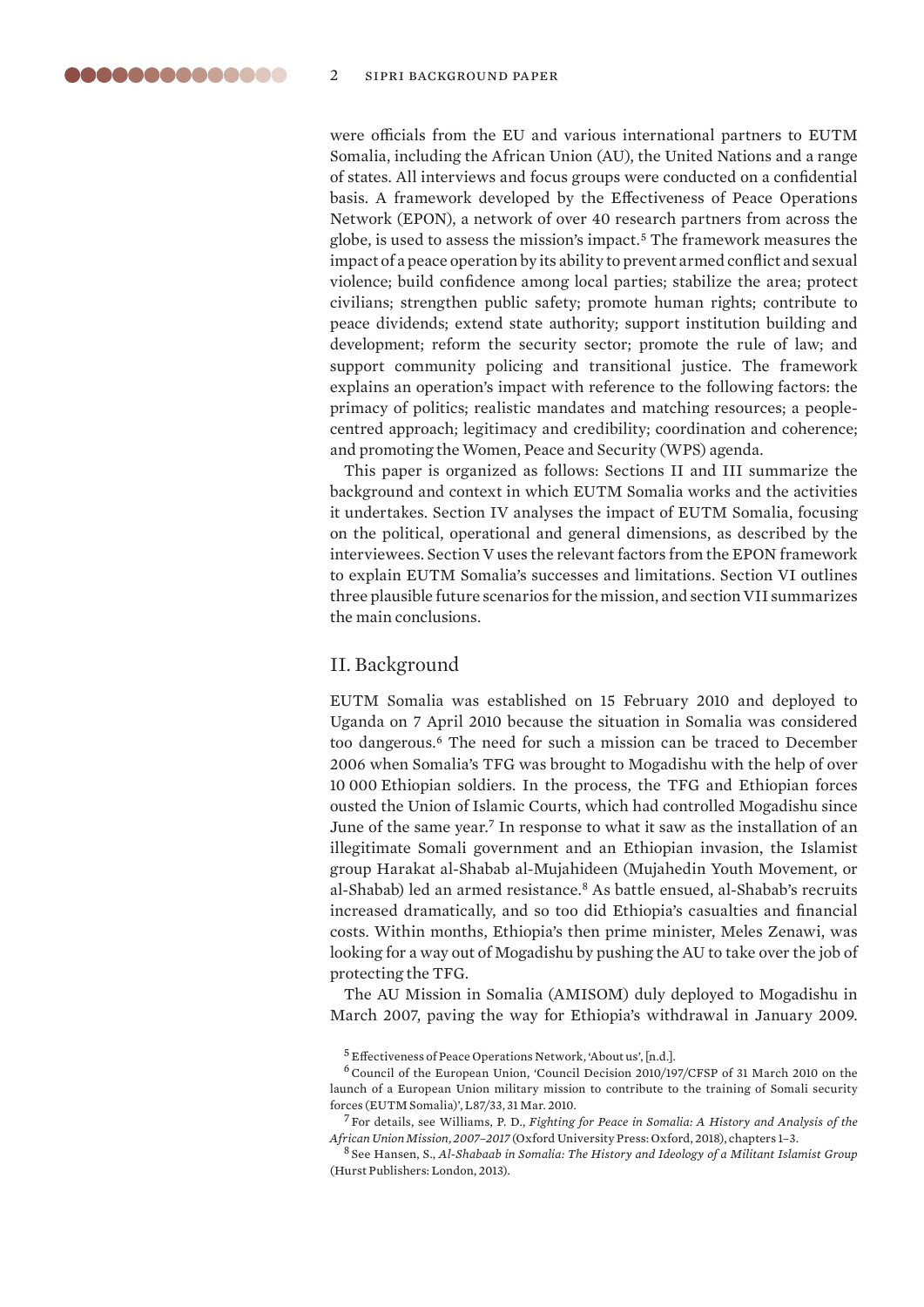However, one of the major problems was the lack of an effective national Somali army. It was this capability gap that EUTM Somalia was designed to help fill.

Politically, EUTM Somalia was intended to help strengthen the EU's

partnership with the AU by adding a more practical dimension to existing—largely financial—support to AMISOM. More generally, the training mission was to demonstrate the EU's ability to provide military capability in support of its foreign policy objectives. Therefore, the mission was placed

*Politically, EUTM Somalia was intended to help strengthen the EU's partnership with the AU*

under the political-strategic control of EU member states via the EU Political and Security Committee.

At the operational level, EUTM Somalia was intended to help with force generation for the fledgling SNA, which had only been reconstituted in 2008 after disbanding in 1991 when Somalia's central government collapsed.<sup>9</sup> Initially, EUTM Somalia's concept was to develop Somali forces that could partner with AMISOM so the peacekeepers could focus on anti-al-Shabab operations. In the longer term, building an effective set of Somali security forces was a crucial part of AMISOM's exit strategy.<sup>10</sup>

During its first four years, EUTM Somalia operated from the Bihanga training camp in Uganda due to the dire security situation in Mogadishu. It joined other countries, notably Ethiopia and Uganda, that were already training Somali forces.<sup>11</sup> EUTM Somalia's initial goal was to train 2000 Somali recruits; to do so, from 2011 EUTM Somalia consisted of approximately 150 to 200 personnel, drawn from between 7 and 15 EU member states and some third states, such as Serbia. Many EU states have not provided personnel to EUTM Somalia, and unfortunately there have been persistent vacancies within the mission over its decade of operation.<sup>12</sup>

By late 2011, EUTM Somalia had trained some 1800 Somali recruits up to platoon level (half of whom returned to Somalia in February 2011 and half in September 2011).<sup>13</sup> By the time EUTM Somalia moved all its activities to Mogadishu in January 2014, it had trained approximately 3600 troops.<sup>14</sup> By August 2017, that number had risen to 'some 5000 soldiers'.<sup>15</sup> By August 2020, EUTM Somalia had trained nearly 7000 SNA personnel—roughly half of them from infantry units, with the rest being a mix of specialist units, non-commissioned officers (NCOs), officers and trainers.<sup>16</sup>

EUTM Somalia now includes training and advisory teams. The Training Team works with international partners to develop a Somali-owned training

<sup>12</sup> EUTM Somalia, Email communication with author, 1 Aug. 2020. The European Parliament has also called for such vacancies to be reduced, see European Parliament, ['European Parliament](https://www.europarl.europa.eu/doceo/document/TA-9-2020-0213_EN.html)  [resolution of 16 September 2020 on EU–African security cooperation in the Sahel region, West](https://www.europarl.europa.eu/doceo/document/TA-9-2020-0213_EN.html)  [Africa and the Horn of Africa \(2020/2002/INI\)](https://www.europarl.europa.eu/doceo/document/TA-9-2020-0213_EN.html)', 16 Sep. 2020.

<sup>13</sup> EU official, Interview with author, Addis Ababa, 2 May 2012.

<sup>14</sup> European Union External Action Service (EEAS), 'EUTM Somali starts its training activities [in Mogadishu](http://www.ieee.es/Galerias/fichero/Varios/UnionEuropea/EUTM_Somalia_AdiestramientoMogadiscio_25feb2014.pdf)', Press release, 25 Feb. 2014.

<sup>16</sup> EUTM Somalia, Email communication with author, 1 Aug. 2020.

<sup>9</sup>Robinson, C., 'Revisiting the rise and fall of the Somali Armed Forces, 1960–2012,' *Defense & Security Analysis*, vol 32, no. 3 (2016), pp 237–52.

<sup>10</sup>Williams (note 7), chapter 13.

<sup>&</sup>lt;sup>11</sup> Later, other countries also got involved in training Somali forces, notably Qatar, Turkey, United Arab Emirates, the United Kingdom and the United States.

<sup>15</sup> EUTM Somalia, ['Live fire exercise for the 1st Company of the "Flame" Battalion](https://eeas.europa.eu/headquarters/headQuarters-homepage/31528/eutm-somalia-–-live-fire-exercise-1st-company-flame-battalion_mt)', Press release, 29 Aug. 2017.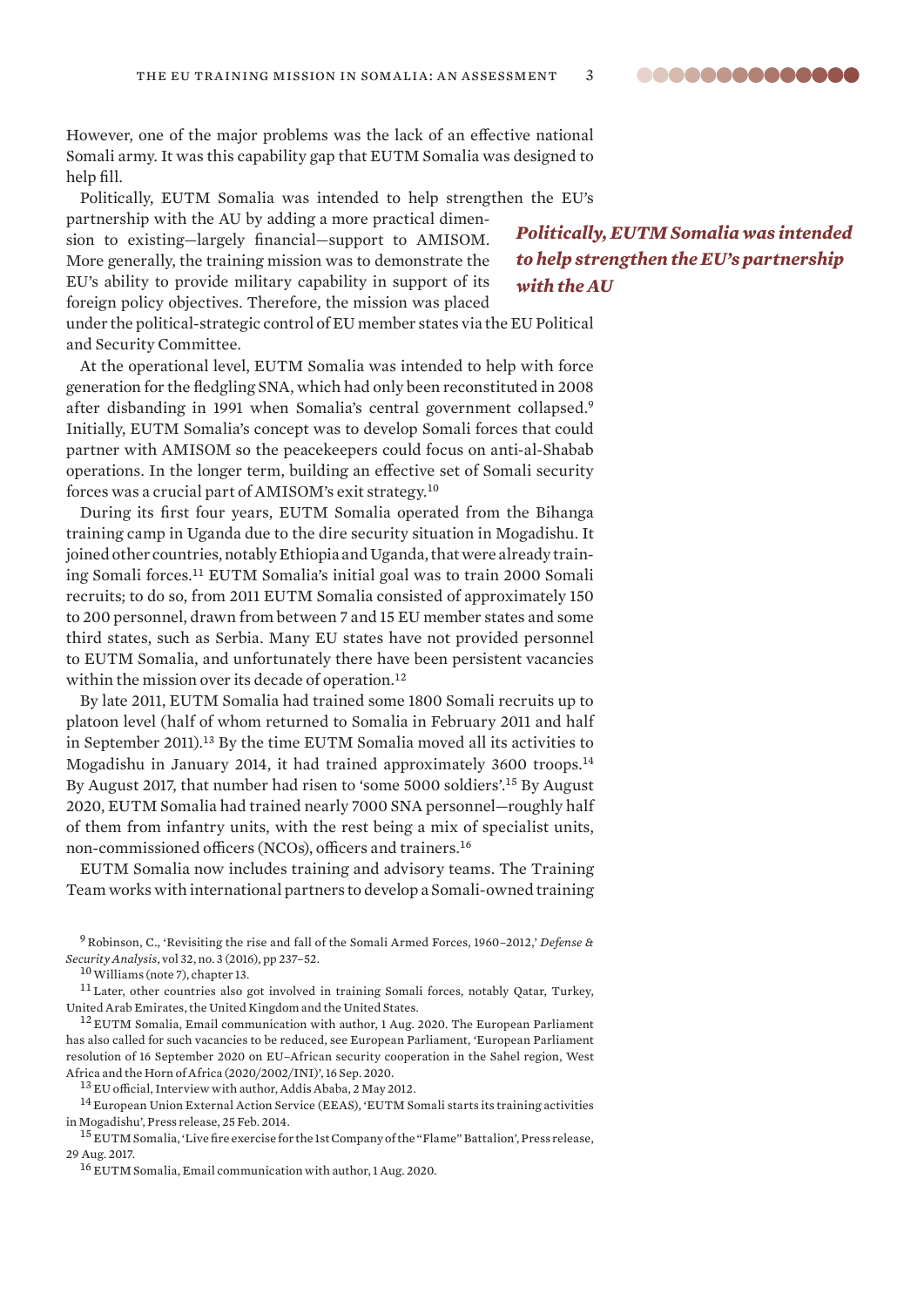<span id="page-3-0"></span>system, including using the General Dhagabadan Training Centre. The Advisory Team supports and provides advice to the MOD and SNA general staff. EUTM Somalia also has an approximately 60-strong force protection unit, provided by Italy, and a level-2 hospital managed by the private firm International SOS.<sup>17</sup> In February 2020, EUTM Somalia acquired a new headquarters building.<sup>18</sup> For the period February 2010 to end of December 2020, the 'common costs' of EUTM Somalia covered by the EU's Athena mechanism—the mechanism that handles the financing of common costs relating to EU military operations under the EU Common Security and Defence Policy-are approximately  $\epsilon$ 90 million.<sup>19</sup> The mission has not suffered any fatalities, although al-Shabab has twice used car bombs to attack the mission's convoys: in October 2018 and September 2019.<sup>20</sup>

# III. EUTM Somalia's activities

EUTM Somalia's main activities can be summarized as providing training and strategic advice. However, it has also engaged in international coordination efforts and a small number of civil–military cooperation (CIMIC) activities. Also of note, in 2020, the EU agreed EUTM Somalia could provide military equipment to the SNA under the new European Peace Facility, which is due to take over from the EU's African Peace Facility in 2021.

#### **Training**

EUTM Somalia has engaged in training private individuals, Somali trainers, infantry and specialist units, leaders (mainly platoon and company commanders) and headquarters staff. It also worked with the Ugandan People's Defence Forces (UPDF) while in Uganda. The UPDF provided basic training to rank and file soldiers, while EU trainers taught specialized skills, including medical evacuation, countering improvised explosive devices and urban warfare techniques, to junior officers and NCOs.<sup>21</sup> In the mission's

<sup>17</sup>The Force Protection Unit is comprised of 3 platoons (COVID-19 temporarily reduced the number to 2). The unit allows EUTM Somalia to engage regularly and frequently with the SNA and MOD on their own ground including support and training sites in Mogadishu. It is also the only way for the US-led Military Coordination Cell and the UK to conduct activities in Mogadishu such as SNA battalion assurance visits, a key part of the force generation process. EU official, Interview with author, 24 Aug. 2020. The hospital had 3 specialist medics, 5 nurses, 1 laboratory technician and 1 radiographer.

<sup>18</sup> EUTM Somalia, '[New headquarters for the EUTM-S contingent](https://www.eutm-somalia.eu/new-headquarters-for-the-eutm-s-contingent/)', Press release, 19 Feb. 2020.

<sup>19</sup>The breakdown of expenditure is approximately: 2010-12 ( $€4.8$  million); 2013-14 (€17.1 million); 2015–16 (€18 million); 2017–18 (€27 million); and 2019–20 (€22.9 million). Figures taken from EUTM Somalia, '[Home'](https://www.eutm-somalia.eu), [n.d.], except the 2010–12 figures, which are from EU Institute for Security Studies (EUISS), *[The EU Security Policy Toolbox](https://www.iss.europa.eu/sites/default/files/5.3_CFSP_Budget.pdf)*(EUISS: Paris, 2013), p. 272. The Athena mechanism finances the common costs of the EU's military operations via contributions from the member states based on their gross national income.

<sup>20</sup> EUTM Somalia, ['Statement by the spokesperson on the attack'](https://www.eutm-somalia.eu/wp-content/uploads/2018/10/Press-Summary-02102018.pdf), Press release, 2 Oct. 2018; and EUTM Somalia, '[Explosion in Mogadishu against EUTM-S: No soldiers wounded'](https://www.eutm-somalia.eu/explosion-in-mogadishu-against-eutm-s-no-soldiers-wounded/), Press release, 30 Sep. 2019.

<sup>21</sup> International Crisis Group (ICG), *Somalia: The Transitional Government on Life Support*, Africa Report no. 170 (ICG: Brussels, 21 Feb. 2011), p. 15, footnote 84; and Oksamytna, K., 'The European Union Training Mission in Somalia and the limits of liberal peacebuilding: Can EUTM contribute to sustainable and inclusive peace?' *International Spectator*, vol. 44, no. 4 (Dec. 2011), p. 97.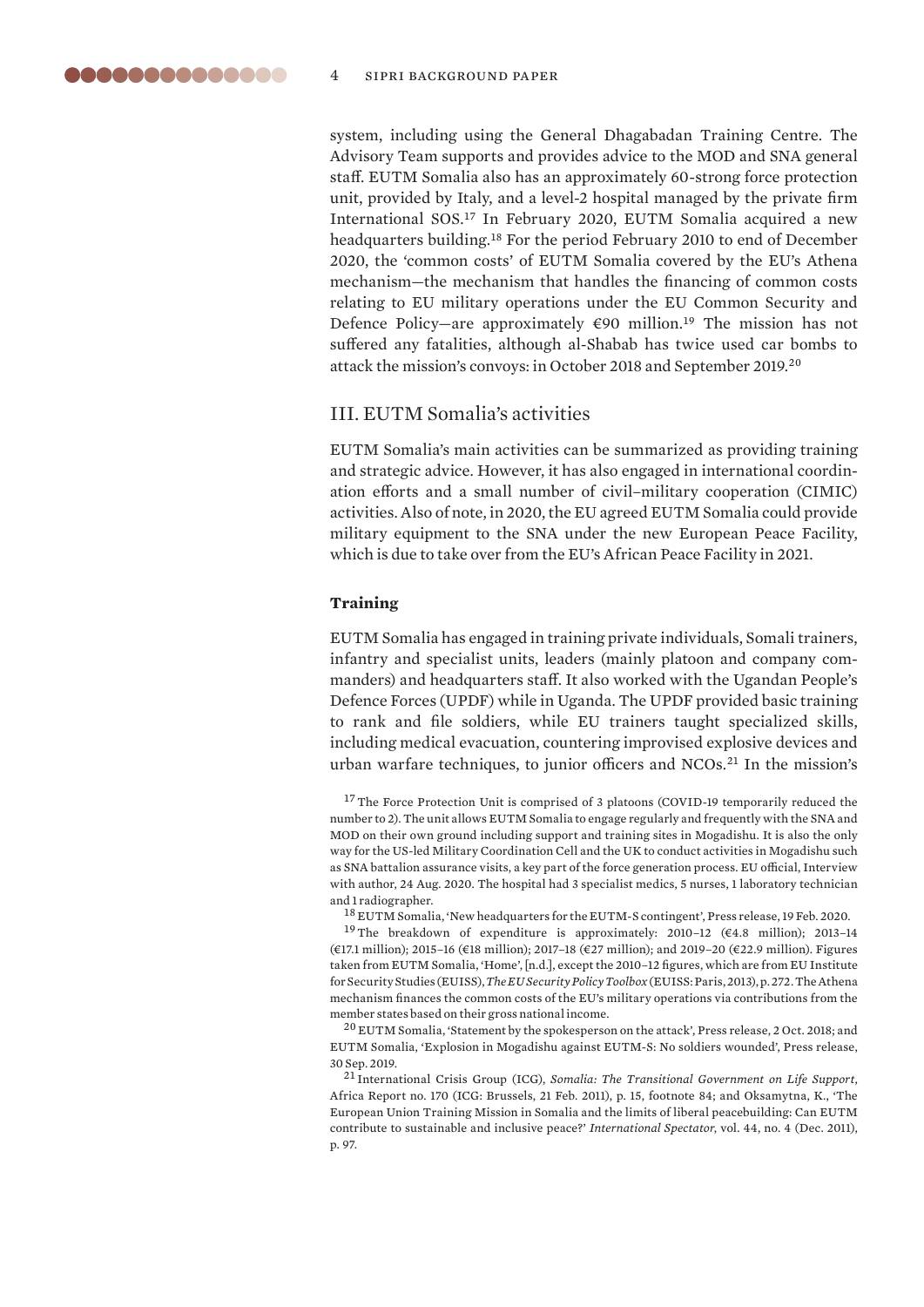early years, the different training modules were led by one or two EUTM Somalia countries. The training therefore reflected their national armies' expertise and hence did not deliver a consistent experience for the SNA.<sup>22</sup> The focus of EUTM Somalia later shifted to developing SNA command and control structures, and the capacity to self-train. The plan was to give the SNA 'the capability to perform by themselves basic training in Mogadishu within a period of one year'.<sup>23</sup> This was the genesis of the mission's 'train the trainers' courses, conducted in Somalia and Uganda. By 2019 six 'train the trainers' courses had been completed.<sup>24</sup> They have proved one of the most popular aspects of EUTM Somalia.<sup>25</sup>

Regarding unit training, EUTM Somalia has focused on basic infantry training via approximately 20-week courses to generate and regenerate existing SNA light infantry units.<sup>26</sup> This started in 2016 with 150 troops in

the Pilot Light Infantry Company, followed by 100 soldiers in the 1st Flame Company and 137 troops in the 2nd Flame Company during 2017.<sup>27</sup> By 2019 EUTM Somalia had trained three newly recruited light infantry companies, which formed

the SNA's 143rd Light Infantry Battalion (approximately 450 persons).<sup>28</sup> The mission's current goal is to train 500 people per year, equating to four companies. Using SNA trainers, trained by EUTM Somalia, the mission should be able to increase this capacity significantly.

Specialist unit training included courses for military engineers, military medical personnel and military police.<sup>29</sup> Leadership training focused on platoon leaders and company commanders to improve their command and leadership skills. Headquarters training included courses on the situation room, command post exercises and SNA staff training (especially for the SNA troops in Sector 12 April).

Overall, EUTM Somalia has trained 6891 SNA personnel since 2010.<sup>30</sup> This comprises 567 trainees on officer courses, 933 trainees on NCO courses, 3540 trainees on troops courses, 446 trainers on 'train the trainers' courses,

<sup>23</sup> Cited in Oksamytna (note 21), p. 98.

<sup>24</sup> See EUTM Somalia, '[EUTM-S completes "Train-the-trainers course" for Somali National](https://www.eutm-somalia.eu/eutm-s-completes-train-the-trainers-course-for-somali-national-army/)  [Army'](https://www.eutm-somalia.eu/eutm-s-completes-train-the-trainers-course-for-somali-national-army/), Press release, 1 May 2019.

 $25$ This point was frequently mentioned by the SNA interviewees.

<sup>26</sup> Topics covered in the EUTM Somalia courses included, self-defence, infiltration tactics, working in hostile environments, mitigating friendly fire, minimizing collateral death or damage, rescuing casualties on the battlefield, use of light and heavy weapons, discipline and self-control, wireless communication skills, first aid treatment, combat medical assistance/lifesaving, close protection, leadership, live firing, war (offensive and defensive operations), basic command and control, fighting in populated areas, mine and improvised explosive device awareness, checkpoints, direct protection checkpoints, driving, observance of the rights of civilians, the law of armed conflict, and human rights and gender mainstreaming.

<sup>27</sup> EUTM Somalia, *[EU CSDP Missions and Operations: Annual Report 2017](https://www.eutm-somalia.eu/csdp_annual_report_2017_web/)* (EEAS: Brussels, 2017), p. 25.

<sup>28</sup> See EUTM Somalia, '[EUTM-S completes infantry training for Somali National Army \(SNA\)](https://www.eutm-somalia.eu/eutm-s-completes-infantry-training-for-somali-national-army-sna-personnel/)  [personnel'](https://www.eutm-somalia.eu/eutm-s-completes-infantry-training-for-somali-national-army-sna-personnel/), Press release, 7 Apr. 2019.

<sup>29</sup> In early 2020, EUTM Somalia provided pre-deployment support for Darwiish forces before their deployment in Operation Badbaado. For some specific purposes EUTM Somalia can acquire the EU's Military Planning and Conduct Capability approval to advise Somali police units but cannot train them. EUTM Somalia, Email communication with author, 1 Aug. 2020.

<sup>30</sup> EUTM Somalia, Email communication with author, 1 Aug. 2020. Interestingly, AMISOM provided precisely the same numbers. AMISOM official, Email communication with author, 27 Aug. 2020.

# *Overall, EUTM Somalia has trained nearly 7000 SNA personnel since 2010*

<sup>22</sup> Oksamytna (note 21), p. 99.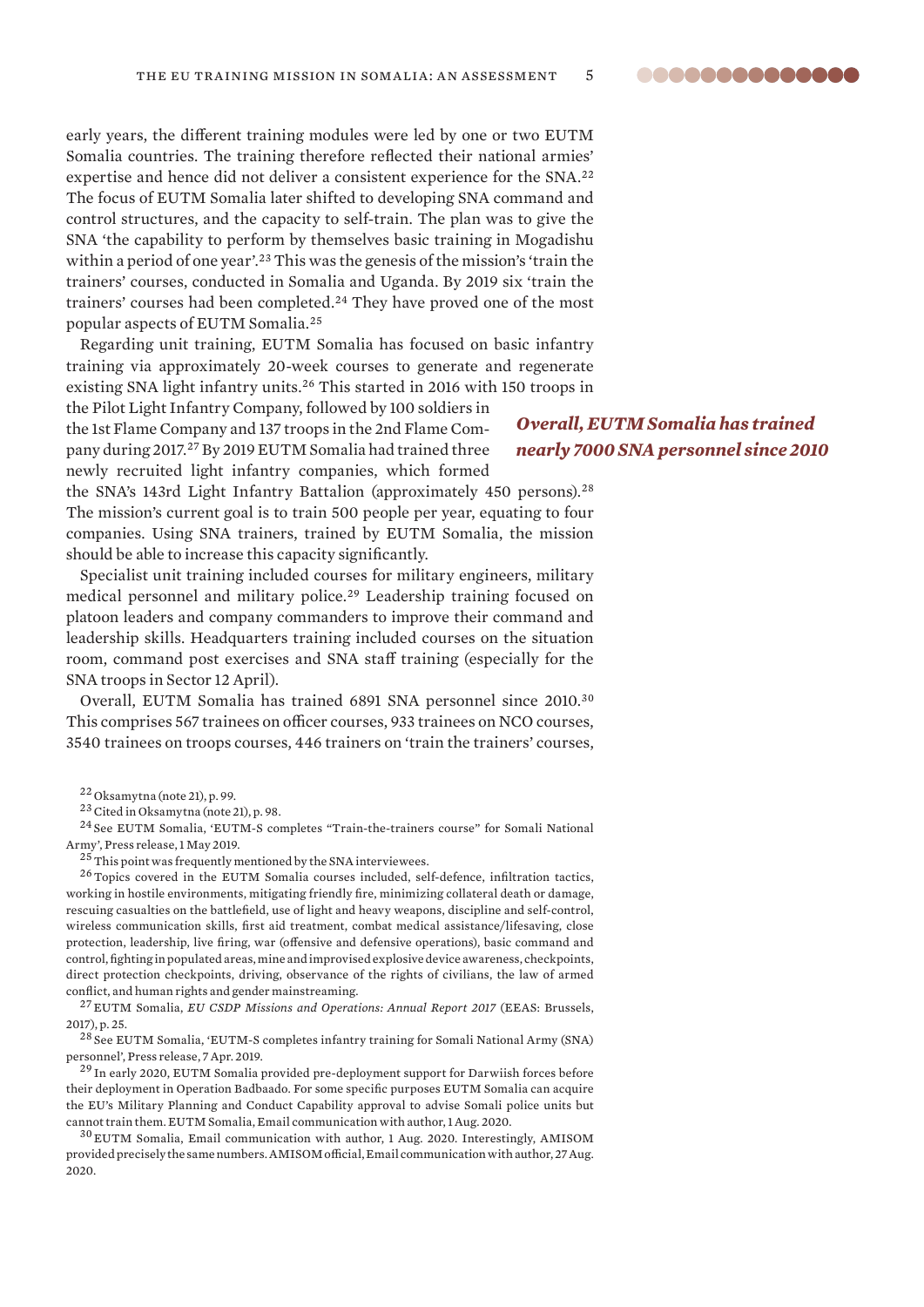<span id="page-5-0"></span>330 trainees on combat engineer courses, 668 trainees on military police courses and 407 trainees on other courses.<sup>31</sup> It is unclear how many of these soldiers have taken multiple courses with EUTM Somalia or have received training from other international actors.

The mission's activities have been affected by the COVID-19 pandemic in 2020. Although EUTM Somalia continued training and advisory activities, it did so through remote support such as video teleconferencing. The mission's Training Team also set up a new distance learning system at its headquarters and in the SNA training centre, which included use of EUTM Somalia interpreters and dedicated video lessons.<sup>32</sup>

# **Advice**

EUTM Somalia started its advisory activities when it moved from Uganda to Somalia in 2014. Its Advisory Team works with senior Somali security officials, mainly in the MOD, SNA general staff and the SNA training element, ideally in close coordination with other international actors. This is classified as the major focus of EUTM Somalia's sixth mandate, intended to support goals such as strengthened civilian oversight and institution building.<sup>33</sup> Infrastructure construction at Villa Gashandiga (the MOD/ SNA headquarters complex) and the Joint Security Sector Governance Programme (a joint programme financed by the EU with contributions from Sweden and the United Kingdom), which supports civil servant development within the FGS (and some federal member states) line ministries, including the MOD, have complemented the mission's advisory efforts.<sup>34</sup>

# **International coordination**

EUTM Somalia must coordinate its activities with other international actors involved in training and advising the Somali security sector to achieve its goals and as part of the multilateral structure of CAS Strand 2A. EUTM Somalia therefore frequently interacts with AMISOM, the United States-led Military Coordination Cell in Mogadishu and the UK's support mission, Operation Tangham. The UK and the USA in particular regularly exchange information with EUTM Somalia, and the mission has a liaison officer assigned to AMISOM and to the US-led cell. To a lesser degree, EUTM Somalia is also engaged in coordination with a longer list of stakeholders interested in supporting the CAS Strand 2A, which includes the EU Capacity Building Mission (EUCAP Somalia), the EU delegation to Somalia, the SNA, the Somali MOD and UN missions.<sup>35</sup> However, it is important to

<sup>31</sup> For comparison, by Mar. 2020, Turkey had delivered 4 trained 'Eagle' battalions (of about 350 soldiers each) equipped with weapons and communications equipment, and recently with a dozen donated armoured personnel carriers. These troops have also deployed on operations, including against some of the FGS's political opponents in the regions. US Inspector General, *[East Africa Counterterrorism Operations](https://www.dodig.mil/Reports/Lead-Inspector-General-Reports/Article/2275915/lead-inspector-general-for-east-africa-and-north-and-west-africa-counterterrori/)* (Lead Inspector General Report to the US Congress: Alexandria, VA, Jan.–Mar. 2020), p. 31.

<sup>32</sup> EUTM Somalia, Email communication with author, 1 Aug. 2020.

<sup>33</sup> EUTM Somalia, Email communication with author, 1 Aug. 2020.

 $34$  In early 2020 EUTM Somalia budgeted approximately  $64.5$  million to contribute to infrastructure projects to further develop SNA headquarters capabilities. US Inspector General (note 31), p. 31; and UK official, Email communication with author, 6 Aug. 2020.

<sup>35</sup> EUTM Somalia, Email communication with author, 1 Aug. 2020.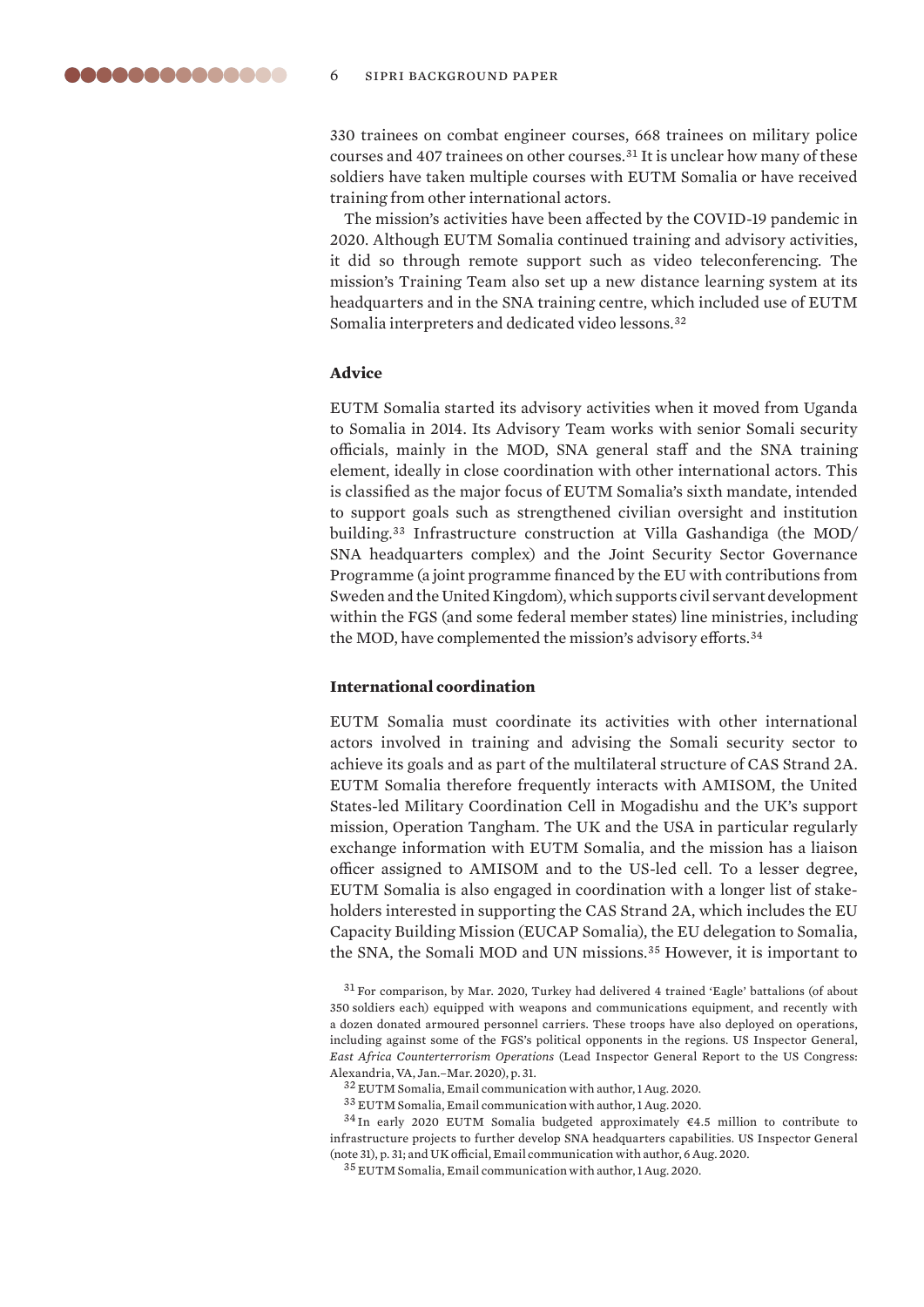<span id="page-6-0"></span>highlight that it was not until May 2018 that the FGS signed an agreement with the EU, Turkey, the UK and the USA to commit to using North Atlantic Treaty Organization (NATO) standards for all SNA training.<sup>36</sup>

#### **Civil–military cooperation**

Some contingents and the mission's CIMIC cell have engaged in activities intended to support the local civilian population, although these are not a principal focus of EUTM Somalia's mandate. For example, there was a blood donation campaign in October 2017 following a huge terrorist attack in Mogadishu by al-Shabab; the Spanish contingent donated boots and personal supplies to their SNA trainees (January 2018); and EUTM Somalia personnel donated school supplies to an orphanage in Mogadishu (February 2020).

# **Equipment provision**

The EU has provided little equipment to its trainees for most of EUTM Somalia's existence. Under the EU's African Peace Facility, the EU was not permitted to provide lethal equipment (weapons and ammunition) but could provide other equipment for EUTM Somalia's military trainees, including uniforms and radios.<sup>37</sup> However, in early 2020 the EU agreed to supply the FGS and EUTM Somalia-trained units with a military equipment package as part of the new European Peace Facility that will take over from the EU's African Peace Facility in 2021.<sup>38</sup> The equipment could include weapons, munitions and transport. The package for Somalia could involve some  $\epsilon$ 20-million-worth of equipment going to the trained units involved in Operation Badbaado, a joint operation being conducted by Somali forces and international partners in the Lower Shabelle region since mid-2019.<sup>39</sup> This EU initiative is not directly connected to EUTM Somalia.<sup>40</sup> The specific list of equipment will be decided centrally by the EU, and it is unclear whether it will be selected in consultation with the SNA.<sup>41</sup>

# IV. The impact of EUTM Somalia

The interviews and the desk-based research carried out for this paper highlight that EUTM Somalia has had only a minor—but overall most likely positive—impact on conflict dynamics in Somalia, with most of its positive operational impact since 2019.

<sup>36</sup> SNA official, Interview with author, 27 Feb. 2019.

<sup>37</sup> See Africa–EU Partnership, 'African Peace Facility', [n.d.].

<sup>38</sup> EUTM Somalia, Email communication with author, 1 Aug. 2020; and European Parliament,

<sup>&#</sup>x27;[Legislative train schedule: A stronger Europe in the world'](https://www.europarl.europa.eu/legislative-train/theme-a-stronger-europe-in-the-world/file-mff-european-peace-facility), [n.d.].

<sup>39</sup> See also US Inspector General (note 31), p. 31.

<sup>40</sup> EU official, Interview with author, 16 Aug. 2020.

<sup>41</sup> EU official, Interview with author, 24 Aug. 2020.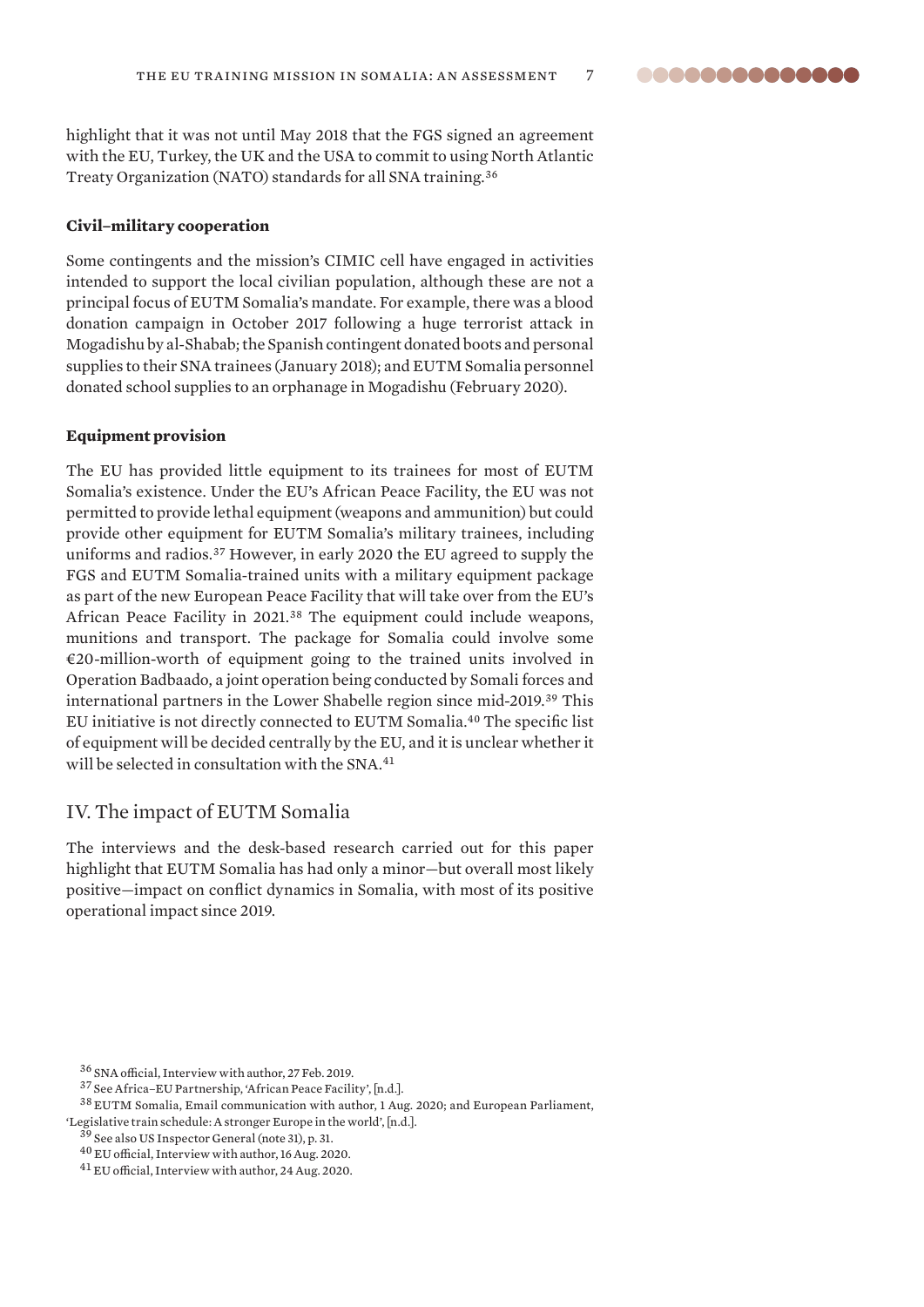# <span id="page-7-0"></span>**Impact in terms of political factors**

#### *Credibility*

In political terms, the existence of EUTM Somalia bolstered the EU's credibility as a legitimate and consistent partner to the Somali authorities in their time of need and to the AU, by demonstrating the EU could support military operations in an active war zone. However, the EU was unable to do this alone. While based in Uganda (2010–13), EUTM Somalia had to rely on several other partners in addition to Uganda. US support was crucial, in particular financial and logistical assistance including 'participating in the selection of trainees, airlifting recruits, and providing supplies and equipment'.<sup>42</sup> AMISOM, which reintegrated the EU-trained soldiers back into the SNA in Somalia, was also critical for EUTM Somalia. From early 2011, when the first batch of trained troops arrived back in Somalia, those soldiers then underwent 'two to three months of reintegration training by AMISOM, as well as some advanced training'.<sup>43</sup>

#### *Selection process*

Moreover, the political partnership between the EU and Somalia meant EUTM Somalia was not in control of selecting its trainees, who were selected by the Somali TFG and then the FGS. It appears the Somali authorities sometimes sent the same people to multiple trainings, individuals were frequently only loosely connected to composite units and sometimes clan identity dictated the selection of trainees (and whether they were subsequently deployed on particular operations).<sup>44</sup> Issues related to the clan homogeneity

*EUTM Somalia was not in control of selecting its trainees, who were selected by the Somali TFG and then the FGS*

of trainees were often reported as being a source of complaints about EUTM Somalia from a range of stakeholders.<sup>45</sup> These limitations also affected EUTM Somalia's ability to deliver a group of SNA trainers with a comprehensive skill set for the recommended training needs.<sup>46</sup> In addition, the presence of other international training programmes meant there was a

degree of internal competition over where the SNA's best recruits were sent. Even today, the EU must still broadly accept the units that are delivered for training. For example, in September 2020 the European Parliament called for EU instructors to be able 'to select soldiers from among those proposed by the local governments'.<sup>47</sup> In previous years it is unclear how much autonomy EUTM Somalia had to reject trainees proposed by the FGS. For example, there are reports that international partners have been involved in vetting trainees since at least 2014.<sup>48</sup>

<sup>42</sup> Oksamytna (note 21), p. 100.

<sup>44</sup> US official, Email communication with author, 18 Nov. 2017.

<sup>45</sup> UN, Security Council, 'Report of the Monitoring Group on Somalia and Eritrea pursuant to Security Council Resolution 2244 (2015): Somalia', S/2016/919, 31 Oct. 2016, pp. 80–81.

<sup>46</sup> EUTM Somalia, Email communication with author, 1 Aug. 2020.

<sup>47</sup> European Parliament (note 12).

<sup>48</sup>The UN Monitoring Group on Somalia reported vetting of SNA personnel took place in mid-2014 at the Jazeera Training Centre in Mogadishu, conducted by a joint AMISOM, EUTM Somalia, SNA and UN screening team. UN, Security Council (note 45), p. 326.

<sup>43</sup> International Crisis Group (note 21), p. 16, footnote 85.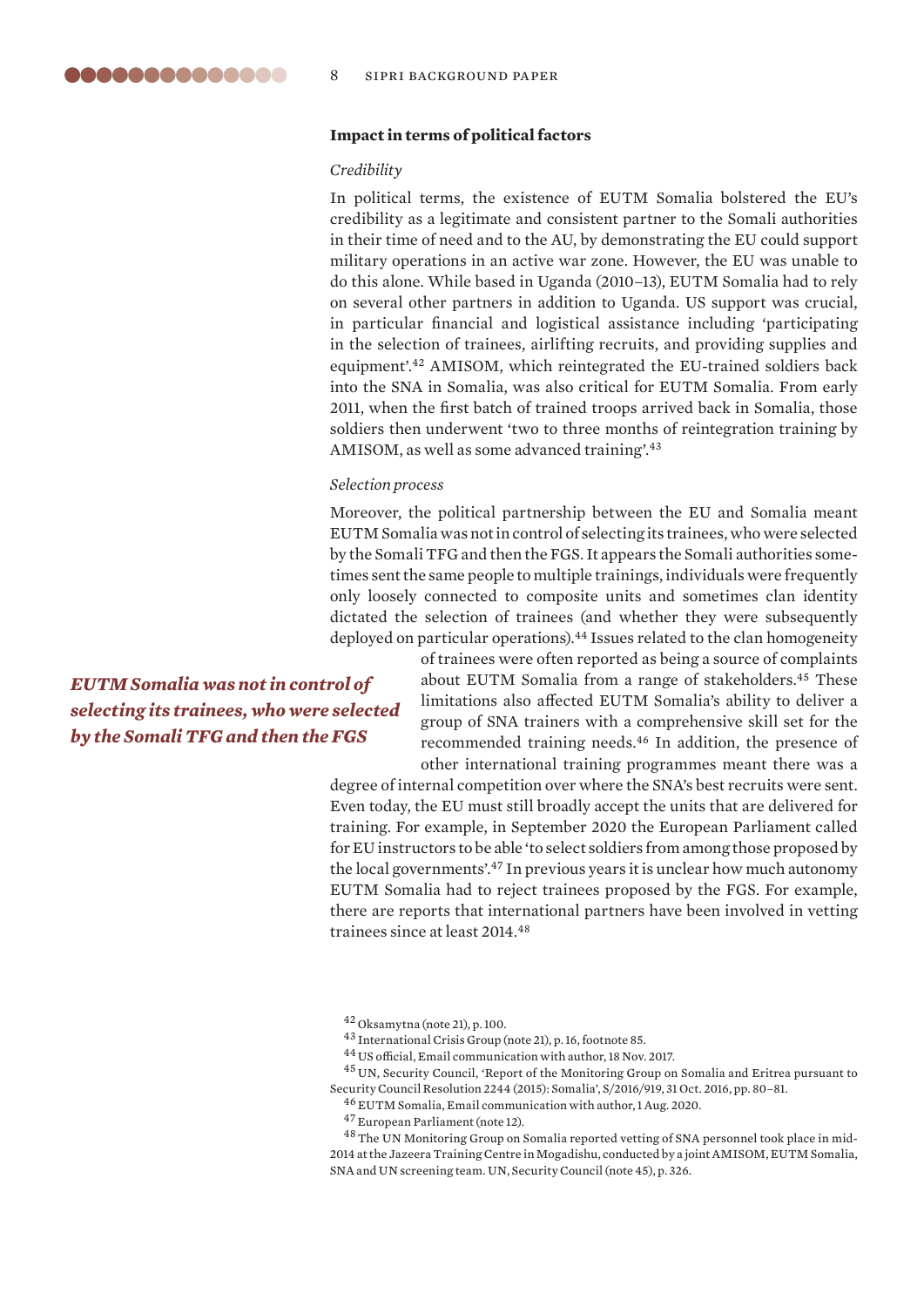#### <span id="page-8-0"></span>*Relationship building*

Many EUTM Somalia advisers have been deployed on tours of duty lasting six months. This relatively short rotation period and the subsequent high staff turnover within EUTM Somalia limited the mission's ability to build relationships within the SNA and the Somali MOD. Even with better key leader engagement programmes, it would have been especially beneficial for the Advisory Team members to have longer deployments.<sup>49</sup> High turnover also increased the risk of undermining operational continuity, poor institutional memory and handover briefings, as well as difficulty developing local expertise.

# **Impact in terms of operational factors**

As one interviewee noted, creating effective military units requires a five-step process, where all steps are critical.<sup>50</sup> The steps involved are: (*a*) assessing the intended purpose of the mission, the available budget and the type and number of personnel required; (*b*) selecting the people to be trained; (*c*) training trainees to a high standard; (*d*) equipping trainees to operate effectively in the field; and (*e*) mentoring trainees on their field operations.

While EUTM Somalia performed reasonably well on steps (*a*) and (*c*), it was unable to control step (*b*), it could do little in relation to step (*d*) and almost nothing on step (*e*).

# *Skills*

The mission's impact was distinctly limited in operational terms until recently. On the positive side, EUTM Somalia improved the skill level of individuals and, later, some units in the SNA. The FGS and the SNA have expressed appreciation for the skills acquired. In spring 2020 for example, Somalia's Chief of Defence Forces asked EUTM Somalia to run more platoon and company commander courses, the implication being that this training is helping to prepare Somalia's young military leaders.<sup>51</sup> In addition, almost all SNA interviewees said they valued the skills taught by EUTM Somalia. This is a clear positive impact, even if EUTM Somalia did not provide as comprehensive training packages as Turkey and the USA. Importantly, some interviewees also noted how EUTM Somalia training helped instil more military discipline and some esprit de corps within the SNA, which have been two major problems afflicting the army thus far.<sup>52</sup> This might be useful for reducing the risk of a coup d'état.

#### *Link to field operations*

The tangible operational impacts of EUTM Somalia activities were minimal for its first seven years because there was no clear connection between its training activities and SNA operations in the field. Some interviewees

<sup>49</sup> EU official, Interview with author, 16 Aug. 2020; and World Bank official, Interview with author, 23 July 2020.

 $^{50}$  Contractor, Interview with author, 22 July 2020.

<sup>51</sup> EUTM Somalia, Email communication with author, 1 Aug. 2020.

<sup>52</sup> Former FGS official, Interview with author, 5 Aug. 2020; and AMISOM official, Email communication with author, 27 Aug. 2020.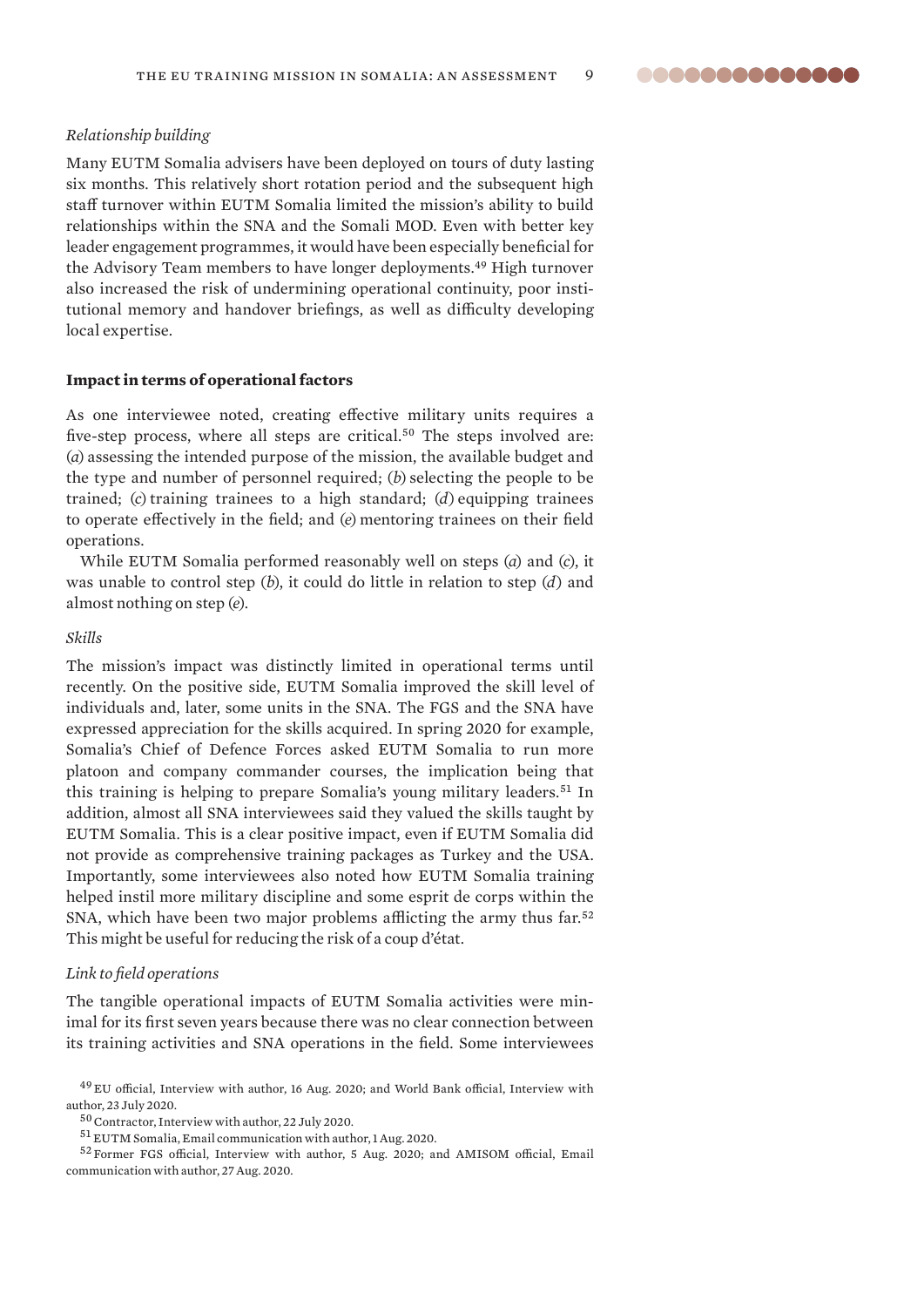postulated there may even have been some negative impact on the EU's reputation inasmuch as it had operated a training mission for years without producing a direct link to effective operational units in the field.<sup>53</sup> It also looked poor in comparative terms when contrasted with other assistance programmes, notably those offered by Turkey and the USA. As noted above, the key practical issue was whether EUTM Somalia could generate functional SNA units to degrade al-Shabab, which is, ultimately, a critical measure of the army's operational effectiveness.

EUTM Somalia was unable to provide lethal equipment to its trainees, despite the dire state of SNA equipment stocks. Again, this was in contrast to the training programmes provided to the SNA by Turkey and the USA. As EUTM Somalia recognized, the SNA suffered 'from lack of equipment of all types, not least weapons. To form other types of units, such as engineer units and logistic units, a considerable amount of equipment needs to be donated.'<sup>54</sup> However, the EU's development framework did not permit the provision of lethal equipment. As noted above, this may be reversed in 2021, which might see lethal military equipment going to some trained SNA units under the new European Peace Facility.<sup>55</sup>

A related issue raised by some Somali interviewees was the lack of stipends. Here, the EU's approach was limited in two respects. First, its decision to route its stipends through the UN meant that not all Somalis were clear the EU was funding such initiatives. Second, the FGS's practice of reducing salaries for some of the personnel who received EU stipends left

> the EU effectively subsidizing salaries rather than incentivizing training and skills development. This was connected to the broader problem that SNA soldiers were paid their salaries neither on time nor in full until recently. As one UN official noted in 2017: 'How can you expect them to fight, risk their lives and not resort to extortion if they don't even know how to feed

their families?'<sup>56</sup> This issue directly affected EUTM Somalia. For example, it was reported in February 2016 that EUTM Somalia 'temporarily cease[d] training operations at Jazeera Training Camp over fears of insecurity prompted by unpaid [SNA] salaries'.<sup>57</sup> In addition, there were more basic issues concerning the limitations of the EU's training facilities. Many of the SNA interviewees commented on the lack of appropriate accommodation and food available for trainees during their courses, as well as language barriers despite the mission hiring interpreters.<sup>58</sup>

#### *Post-training activities and evaluation*

Arguably the mission's biggest limitations came in relation to the lack of field mentoring, and what happened to the EU's trainees after their courses had finished. EUTM Somalia sometimes found it difficult to track all its train-

*EUTM Somalia sometimes found it difficult to track all its trainees' subsequent progress*

<sup>53</sup> Former EU official, Interview with author, 23 July 2020.

<sup>54</sup> EUTM Somalia, Email communication with author, 1 Aug. 2020.

<sup>55</sup>The European Parliament recently called on EUTMs to supply their training centres 'with both shared and individual military equipment (if the country concerned does not provide them)'. European Parliament (note 12).

<sup>56</sup> UN official, Interview with author, 7 Sep. 2017.

<sup>57</sup> UN, Security Council (note 45), p. 83.

<sup>58</sup> Points made by numerous SNA interviewees and focus groups, and AMISOM official, Email communication with author, 27 Aug. 2020.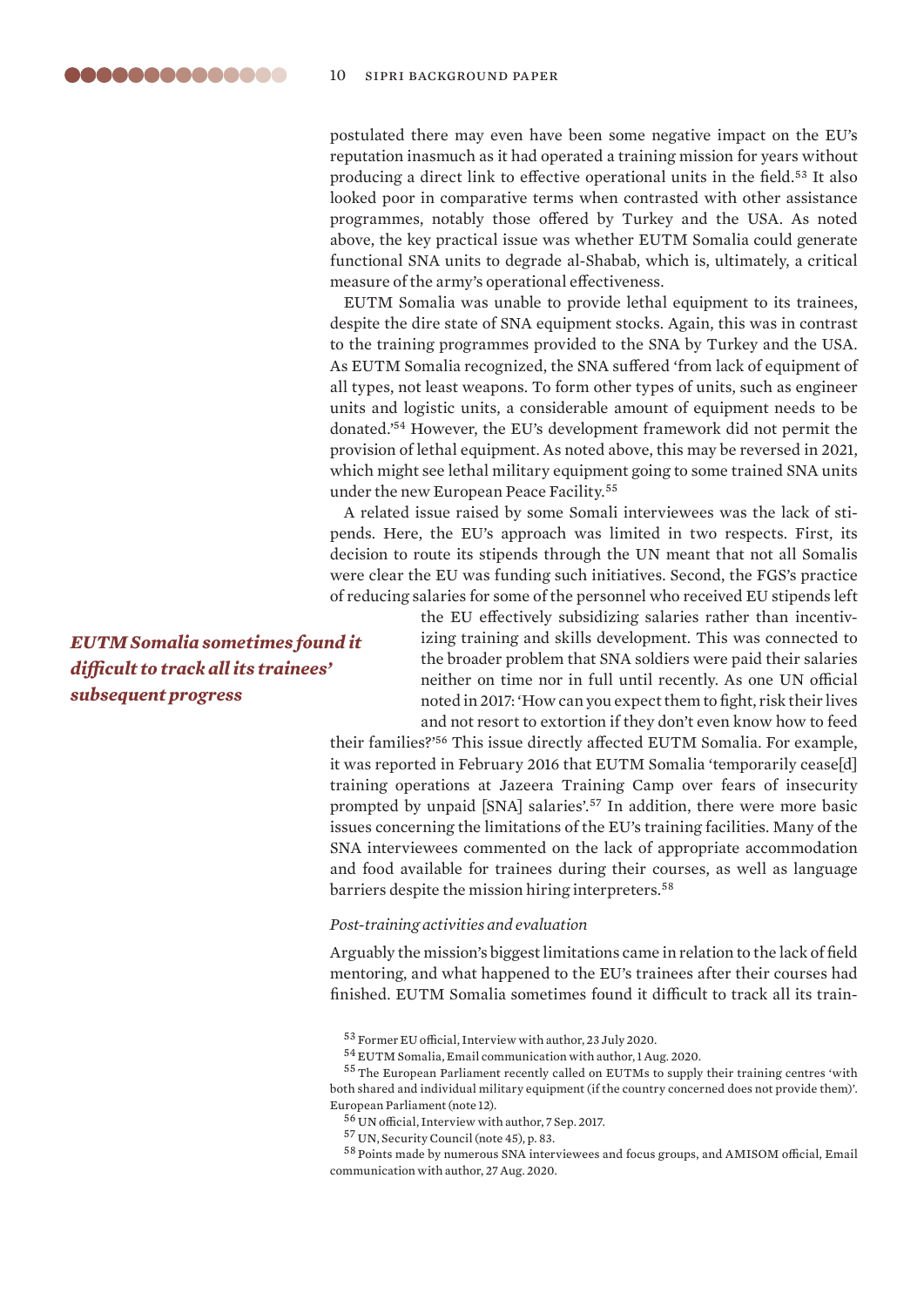ees' subsequent progress. Nor could it effectively monitor and assess how its trained units performed in the field once the SNA deployed them. For example, in 2016 'EUTM Commander, Brigadier General Maurizio Morena, stated that they have no way of knowing where EUTM Somalia trained soldiers are, or whether they are in a position to implement the skills they were taught.'<sup>59</sup> In its 2016 report the UN Monitoring Group on Somalia also noted it received 'anecdotal evidence suggesting many troops trained by the EUTM Somalia are currently employed by private security companies'.<sup>60</sup>

EUTM Somalia remains unable to evaluate the impact of its training on SNA operations, although the EU's ability to track its trainees after

completing the training has improved over the last couple of years. As the mission itself noted: 'There are also very limited ways and methods to evaluate training done and subsequently the quality of the training, due to the security environment and the fact that EUTM Somalia doesn't deploy to the areas of operations.'<sup>61</sup> Similarly, in September 2020 the

*EUTM Somalia remains unable to evaluate the impact of its training on SNA operations*

European Parliament called for EU instructors 'to supervise and accompany [their trainees] on the ground once they have finished their training, in order to assess them and prevent units from disbanding and soldiers from dispersing'.<sup>62</sup>

Rectifying such gaps would require EUTM Somalia to adopt a radically different posture, including integrating mission personnel into the SNA headquarters to establish an accurate feedback mechanism to monitor training results.<sup>63</sup> Moreover, it would almost certainly require a change to the mission's current 'train and release' approach, whereby trainees do not receive field mentoring.<sup>64</sup> This was adopted in large part because the EUTM Somalia mandate excluded operations in the Somali regions outside of Mogadishu. One former EU official recalled how, EUTM commanders sometimes accompanied the EU ambassador on political missions to Somalia's regions in order to gain better situational awareness of events outside Mogadishu. This enabled them to gauge what the SNA's training needs really were and, by also visiting AMISOM sector commanders, facilitated better tactical level coordination with the AU mission.<sup>65</sup> The unwillingness of EU member states to operate beyond Mogadishu stemmed from the low level of risk the mission's contributing countries were willing to accept for their deployed personnel.

#### *Focus on Mogadishu*

Some of the difficulties for EUTM Somalia operating beyond Mogadishu were made apparent in late 2017. At that time, the UK requested EUTM Somalia support a course on headquarters training to SNA Sector 12 April and general staff. For a few days during September and October preparations for developing the syllabus involved several EUTM Somalia personnel

- $^{60}\rm{UN},$  Security Council (note 45), p. 80, footnote 101.
- <sup>61</sup> EUTM Somalia, Email communication with author, 1 Aug. 2020.

<sup>59</sup> UN, Security Council (note 45), pp. 80–81.

<sup>62</sup> European Parliament (note 12).

<sup>63</sup> EUTM Somalia, Email communication with author, 1 Aug. 2020.

 $64$  The US-trained Danab units are the only SNA units that have received field mentoring by US and contractor personnel.

<sup>65</sup> EU official, Email communication with author, 19 June 2015.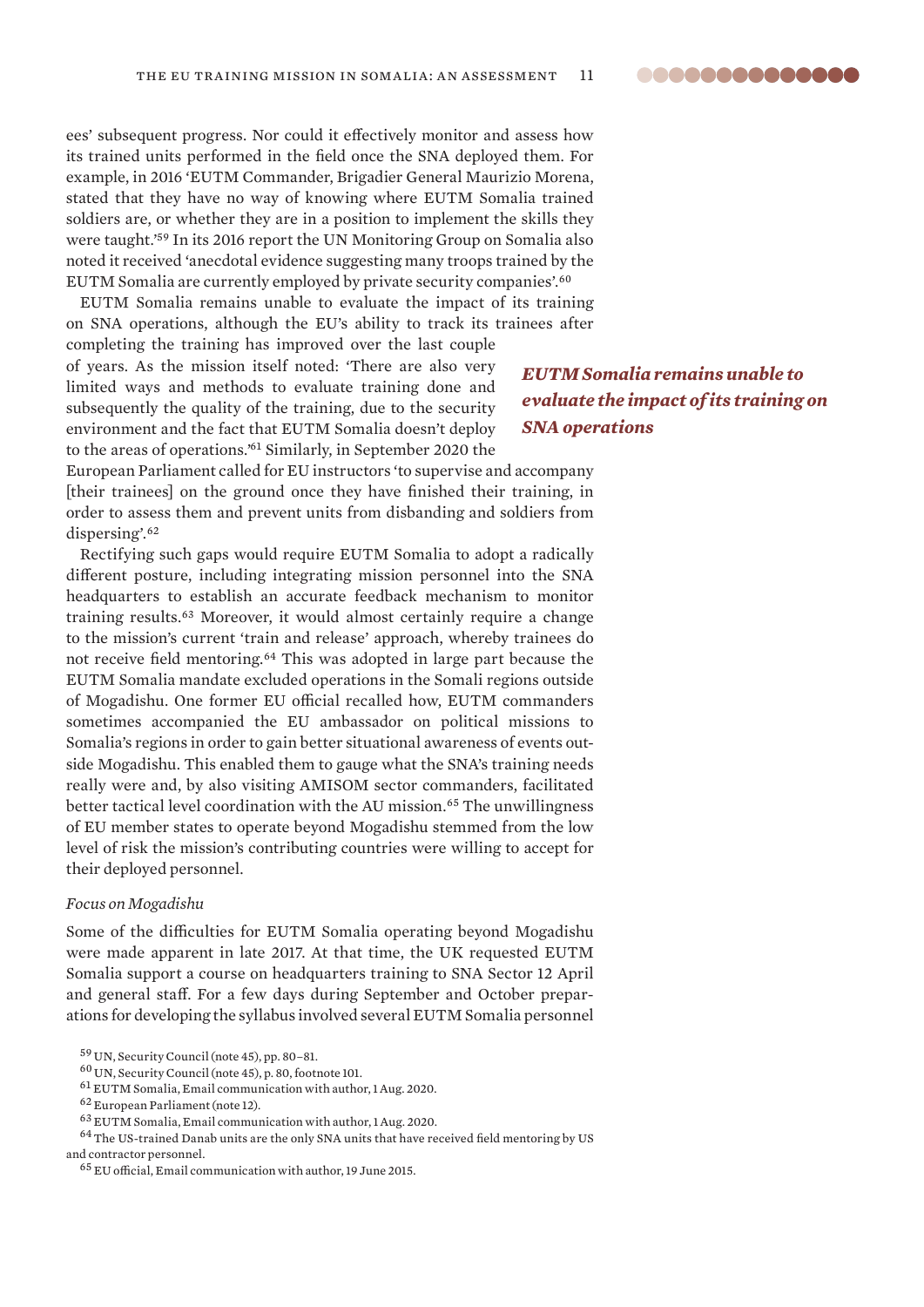<span id="page-11-0"></span>travelling to and staying at the UN compound in Baidoa, although the training was to be conducted in Mogadishu.<sup>66</sup> EUTM Somalia had to meet numerous preconditions from the EU for its personnel to conduct reconnaissance and prepare the materials in Baidoa.<sup>67</sup> However, even if EUTM Somalia's contributing countries were willing to take such risks, the mission would still need to be significantly reconfigured, probably to include more formed units—rather than individual officers—explicitly configured to perform such field mentoring. This could massively increase the support burden on EUTM Somalia in areas such as medical evacuation, force protection, and forward repair and recovery of vehicles.<sup>68</sup> It is unclear whether this task could be contracted to a private firm such as in the case of the USA with Bancroft Global Development.<sup>69</sup>

# *Linking training to operations*

Significant progress has been made since 2016, when EUTM Somalia started providing courses to (re)generate light infantry companies for the SNA through its pilot company programme. By 2019 the first evidence emerged of a direct link between EUTM Somalia training and operational deployment of functional units in offensive and stabilization operations. This came from EUTM Somalia trainees participating in Operation Badbaado—an operation involving AMISOM, international and Somali forces to recover the so-called Shabelle River bridge towns in the Lower Shabelle region south-west of Mogadishu from al-Shabab.<sup>70</sup> Their principal role was to act as holding forces in these ongoing operations. Specifically, the first three infantry companies trained in EUTM Somalia's light infantry courses were deployed to the SNA's 143rd Battalion. The fourth company was split between different units, including front-line combat units. The fifth company was divided into two platoons that deployed as front-line reconnaissance units and one platoon deployed to the General Gordon military training camp.71 In addition to SNA units, EUTM Somalia personnel also provided pre-deployment assistance to some 300 Darwiish who were deployed to help stabilize the bridge towns in February 2020. The US Africa Command called this an 'accomplishment' because previously the Darwiish had mostly operated checkpoints in Mogadishu.<sup>72</sup>

# **General impacts**

Overall, the non-EU interviewees identified three main areas where EUTM Somalia had a small but discernible impact: extension of state authority, stabilization of the country and institution building, and civilian impacts.

 $70$  The bridge towns are widely seen as being 'key terrain' in the war, not only because of the flow of commercial goods through them but also because they acted as a corridor by which al-Shabab ferried personnel and equipment to launch various types of attacks in Mogadishu.

<sup>66</sup> EUTM Somalia, Email communication with author, 5 Aug. 2020.

<sup>67</sup> Former EUTM official, Interview with author, 27 July 2020.

<sup>68</sup> EU official, Interview with author, 24 Aug. 2020.

<sup>69</sup> EU official, Interview with author, 16 Aug. 2020.

<sup>71</sup> EUTM Somalia, Email communication with author, 1 Aug. 2020.

<sup>72</sup> US Inspector General (note 31), p. 31.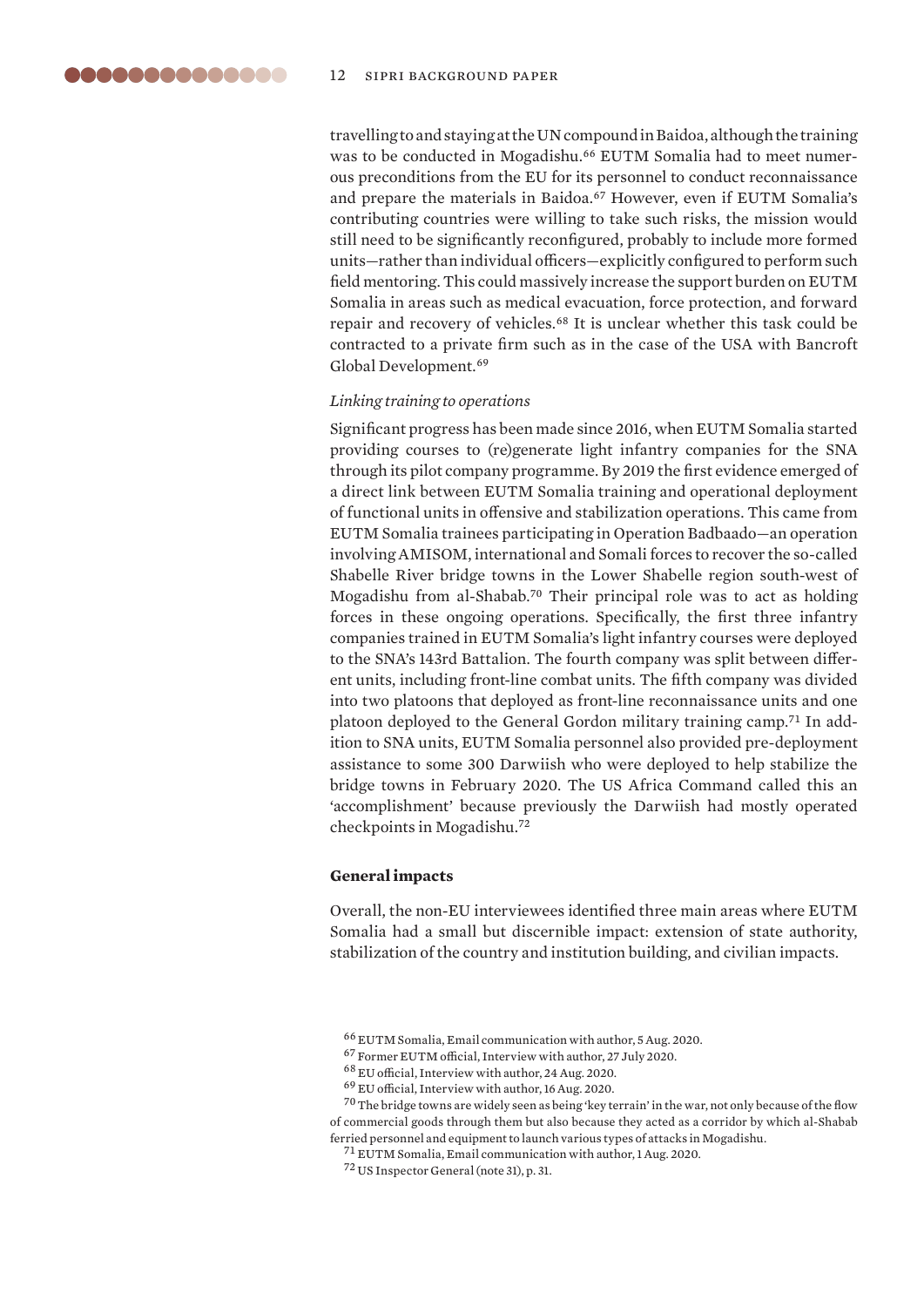### <span id="page-12-0"></span>*Extension of state authority*

Interviewees reported that EUTM Somalia helped extend state authority in the Lower Shabelle region following the launch of Operation Badbaado in 2019. Interestingly, this was seen as an overwhelmingly positive impact, which contrasted to the more controversial use by the FGS of some Turkishtrained 'Eagle' battalions against some of the government's political opponents in Somalia's regions.

#### *Stabilization of the country and institution building*

The interviewees thought EUTM Somalia had the greatest positive impact in terms of stabilizing Somalia through its support for security sector reform. One official referred to EUTM Somalia as 'a key cornerstone of the international community's security sector reform effort' in Somalia.<sup>73</sup> Institution building and development has occurred mostly within the SNA and the Somali MOD. Some interviewees praised EUTM Somalia in this context for helping to define key functions and organizational structures inside the MOD and SNA general staff. EUTM Somalia personnel have also assisted in drafting important documents, such as the SNA's disciplinary code and the National Defence Act, which is still awaiting approval by the Somali Federal Parliament.<sup>74</sup> In terms of infrastructural developments, EUTM Somalia also helped merge and co-locate the Somali MOD and SNA headquarters to enable closer coordination.

#### *Civilian impacts*

The interviewees also considered EUTM Somalia activities to have had small, indirect positive impacts on the protection of civilians, the human rights environment and preventing conflict-related sexual violence. This occurred through courses that SNA trainees received on international humanitarian law, human rights law and preventing sexual violence. It was also noted that EUTM Somalia provided some helpful CIMIC training to help deal with the numerous local grievances articulated by local populations during Operation Badbaado.<sup>75</sup>

# V. Explanatory factors behind the impact of EUTM Somalia

What factors can best explain EUTM Somalia's overall impacts? As noted, the following brief reflections are organized around the framework developed by EPON. This explains an operation's impact with reference to the following explanatory factors, where relevant: the primacy of politics; realistic mandates and matching resources; a people-centred approach; legitimacy and credibility; coordination and coherence; and promoting the WPS agenda.

<sup>73</sup> UK official, Email communication with author, 6 Aug. 2020.

<sup>74</sup> Former FGS official, Interview with author, 30 July 2020.

<sup>75</sup> Former contractor, Interview with author, 28 July 2020.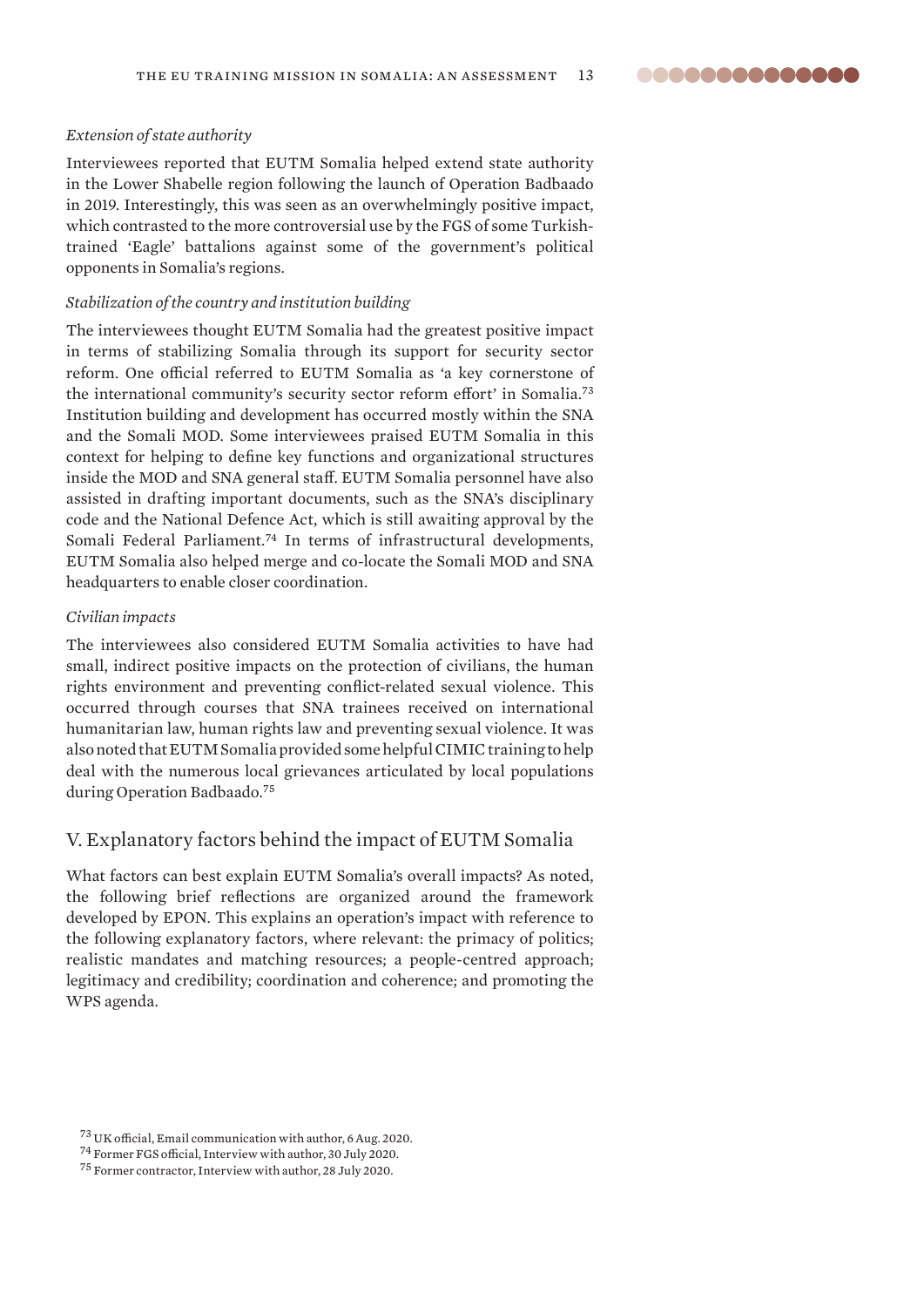# <span id="page-13-0"></span>**Lack of political primacy**

As discussed in section IV, it is clear that neither the EU nor EUTM Somalia wield much political authority in Somalia. EUTM Somalia can train only the personnel sent by the FGS. Furthermore, the mission is not in a strong position to question proposals from SNA headquarters, which at times lack coherence or are not well constructed, especially because of the frequent turnover of senior SNA officials.<sup>76</sup> EUTM Somalia has therefore remained largely reactive to proposals derived outside the mission. In addition, it has had to deal with high levels of political uncertainty about key strategic issues, such as the lack of an agreed national constitution, the lack of an agreed national security architecture, and the lack of political reconciliation between the FGS and several of Somalia's regional administrations. The mission has also faced problems from some Somalis who want to promote their own clan at the expense of others and from some members of an older generation of military officers who were reluctant to accept necessary reforms.<sup>77</sup>

EUTM Somalia has had to carry out a largely technical and tactical agenda in a context where the politics of the security sector were not conducive to building a professional set of national security forces.<sup>78</sup> Indeed, the EU's general reluctance to wield political conditionality led one former Somali official to opine that the EU should impose conditionalities more often and more strongly. EUTM Somalia, he said, did not come with a clear set of demands and conditions for training. Unlike other states that regularly used conditions and explicitly stated 'red lines', EUTM Somalia did not use a carrot and stick approach. In Somalia, however, he argued that this is precisely what is needed (at least in private) to build professional security forces and structures.<sup>79</sup>

# **Unrealistic mandates and mismatched resources**

EUTM Somalia's mandate reflected and reinforced the limitations within the political sphere. Its narrow focus on training—later expanded to encompass advising—meant the mission was forced to adopt a partial 'train and release' approach. The mission lacked the mandate and means to equip and pay its trainees, and, crucially, the ability to mentor its trainees in the field. In Somalia, only the US programme to develop the Danab forces followed all five steps of the process to build functional units (outlined in section IV above). EUTM Somalia would require additional resources and would have to reconfigure its force posture accordingly if it were to offer field mentoring to trained units. Adding this provision to the mandated tasks would also involve contributing countries assuming significantly higher risk to their personnel. Moreover, such a change would require the unanimous approval of all EU member states, not just those contributing to the mission.

<sup>76</sup> EU official, Interview with author, 24 Aug. 2020.

<sup>77</sup> EUTM Somalia, Email communication with author, 1 Aug. 2020.

<sup>78</sup> See Keating, M. and Abshir, S., *[The Politics of Security in Somalia](https://cic.nyu.edu/publications/politics-security-somalia)* (New York University: New York, Apr. 2018); and Williams, P. D., 'Building the Somali National Army: Anatomy of a failure, 2008–18', *Journal of Strategic Studies*, vol. 43, no. 3 (2020).

<sup>79</sup> Former FGS official, Interview with author, 5 Aug. 2020.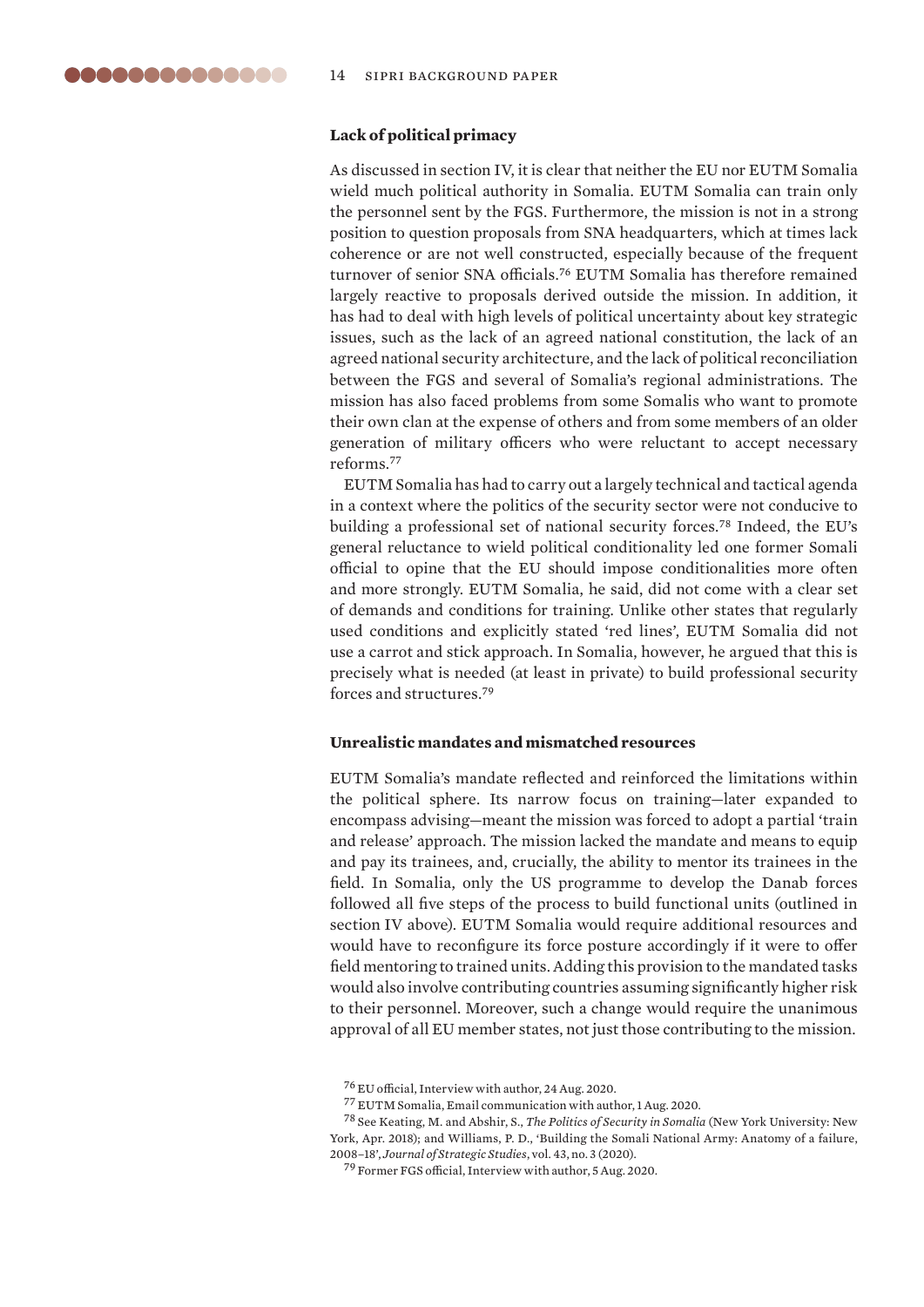#### <span id="page-14-0"></span>**Lack of a people-centred approach**

As a mission with a narrow mandate focused on training and advice, EUTM Somalia is most directly engaged with key leaders in the Somali MOD and SNA, and other international partners trying to stabilize the country. The mission is not directly people centred in the sense of catering to the local civilian population. However, its focus on strengthening the military arm of the Somali state could theoretically help protect the population from certain types of threats. The mission's training and advice might reduce the likelihood of Somali forces abusing the local population. However, there is a risk that its activities to strengthen the SNA might help facilitate a coup d'état, given the poor state of civil–military relations. EUTM Somalia also struggled to disseminate information about its activities to a range of audiences. For example, complaints were raised during this research that EUTM Somalia was not well known to local civilians—a point made by almost all SNA interviewees.

#### **Legitimacy and credibility**

EUTM Somalia is widely seen as a legitimate and credible institution. Its legitimacy derives from the EU as a source of authority, as well as its authorization from the UN Security Council, its support from the AU and its invitation from the Somali authorities. The mission's cred-

ibility derives mainly from the EU's long-term commitment to Somalia as part of its integrated approach. EUTM Somalia has developed high levels of trust with Somali government officials and the SNA over time, although the frequent turnover of senior Somali officials has diminished the impact of

*In Somalia, the 'EU fails to operate as a single actor across its military and diplomatic missions'*

such relationships. Only one interviewee mooted the FGS was not filling all the available course places, which might suggest some EU training was not as highly valued as some other programmes.<sup>80</sup>

# **Coordination and coherence problems**

There were problems of coordination among the different elements of the EU's activities related to Somalia, which for years reported separately to the central EU and its various departments. It was therefore difficult for EUTM Somalia to deliver a unified effort with EUCAP Somalia, the EU Naval Force (EUNAVFOR Somalia), the EU delegation to Somalia and the relevant EU departments in Brussels.<sup>81</sup> As one EU official put it, in Somalia the 'EU fails to operate as a single actor across its military and diplomatic missions'.<sup>82</sup> EUTM Somalia also struggled at times to coordinate with other international partners engaged in training and advising the Somali security sector. This has improved since 2010, with a degree of international coordination built into the formulation of the CAS strands (if not always in their implementation). The 2018 decision to use NATO standards to train the SNA was also

 $81$  EU official, Interview with author, 16 Aug. 2020; and UK official, Email communication with author, 6 Aug. 2020.

<sup>82</sup> EU official, Interview with author, 24 Aug. 2020.

<sup>80</sup> EU official, Interview with author, 24 Aug. 2020.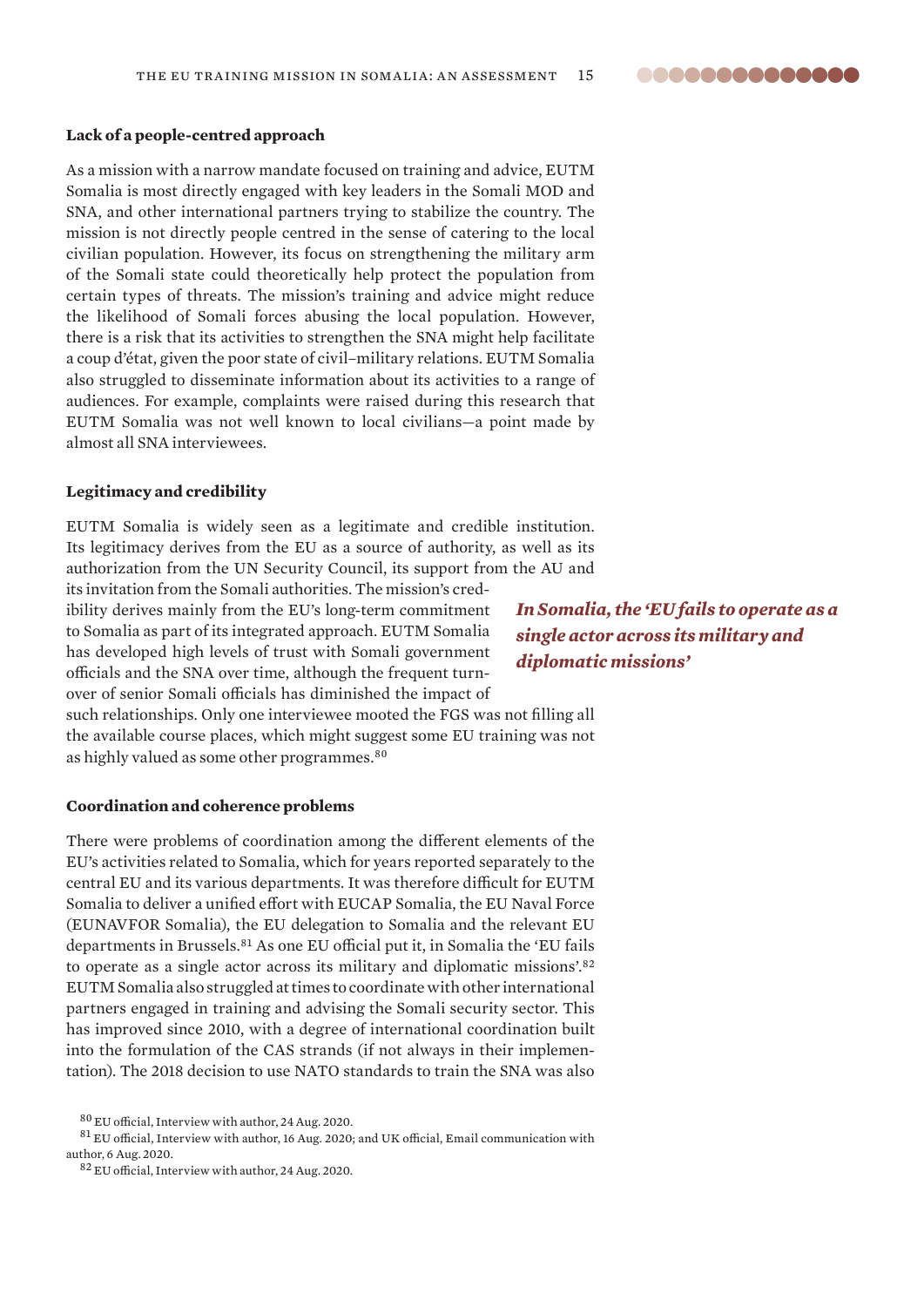<span id="page-15-0"></span>useful in this regard. However, there have been varied levels of coordination in practice. In general, EUTM Somalia coordinated best with other Western actors (the UK and the USA), somewhat less effectively with AMISOM and Turkey, and little with the United Arab Emirates' now defunct training programme. For example, during this research, an AMISOM official opined that AMISOM did not always receive timely updates about relevant EUTM Somalia activities.<sup>83</sup>

The mission's mandate addresses a logical gap in terms of coherence, but it is too narrow in its design scope. One EU official also noted some incoherence in the mission's operational planning, specifically, that EUTM Somalia's advisory activity tended 'to be generated bottom-up by individual advisers taking their own approach to what is needed in their area or responding to the requests of Somali counterparts for support. The result is a fragmented effort which lacks consistency over time or between subject areas and is often distorted by Somali focus on poorly considered priorities.'<sup>84</sup> However, the main problem concerning coherence was that the EUTM Somalia mandate focused narrowly on training and advice without providing the requisite capabilities to engage in monitoring, evaluation and mentoring of its trainees' subsequent activities in the field. As noted above, these elements are crucial parts of the process to deliver effective military units.

#### **The Women, Peace and Security agenda**

The WPS agenda has played a minimal role in EUTM Somalia activities. This is partly driven by the local political context. Even today, there are only a reported 900 women serving in the SNA, and reporting suggests sexism is still common in the security sector.<sup>85</sup> Fifteen women currently serve in EUTM Somalia but the mission noted that gender advisers had been a 'missing capability' for many years.<sup>86</sup> Nevertheless, the mission has incorporated a range of courses addressing aspects of the WPS agenda, such as on sexual and gender-based violence, and its Advisory Team has been developing a gender equality policy for the Somali MOD.

# VI. The future of EUTM Somalia

Interviewees articulated three broadly incompatible positions on what the future of EUTM Somalia should entail. Of course, their views could shift depending on the future activities of other relevant actors in Somalia, including AMISOM, and Ethiopian and US forces. Nevertheless, broadly speaking, and in order of the numbers of interviewees supporting this view, the options were to continue the mission in roughly the same vein as its current configuration, scale up the mission or close it down.

<sup>83</sup>AMISOM official, Email communication with author, 27 Aug. 2020.

<sup>84</sup> EU official, Interview with author, 24 Aug. 2020.

<sup>85</sup> Dahir, A. L., ['Somalia's army told her to sew a skirt'](https://www.nytimes.com/2020/08/14/world/africa/iman-elman-woman-Somalia-army.html), *New York Times*, 14 Aug. 2020.

<sup>86</sup> EUTM Somalia, Email communication with author, 1 Aug. 2020.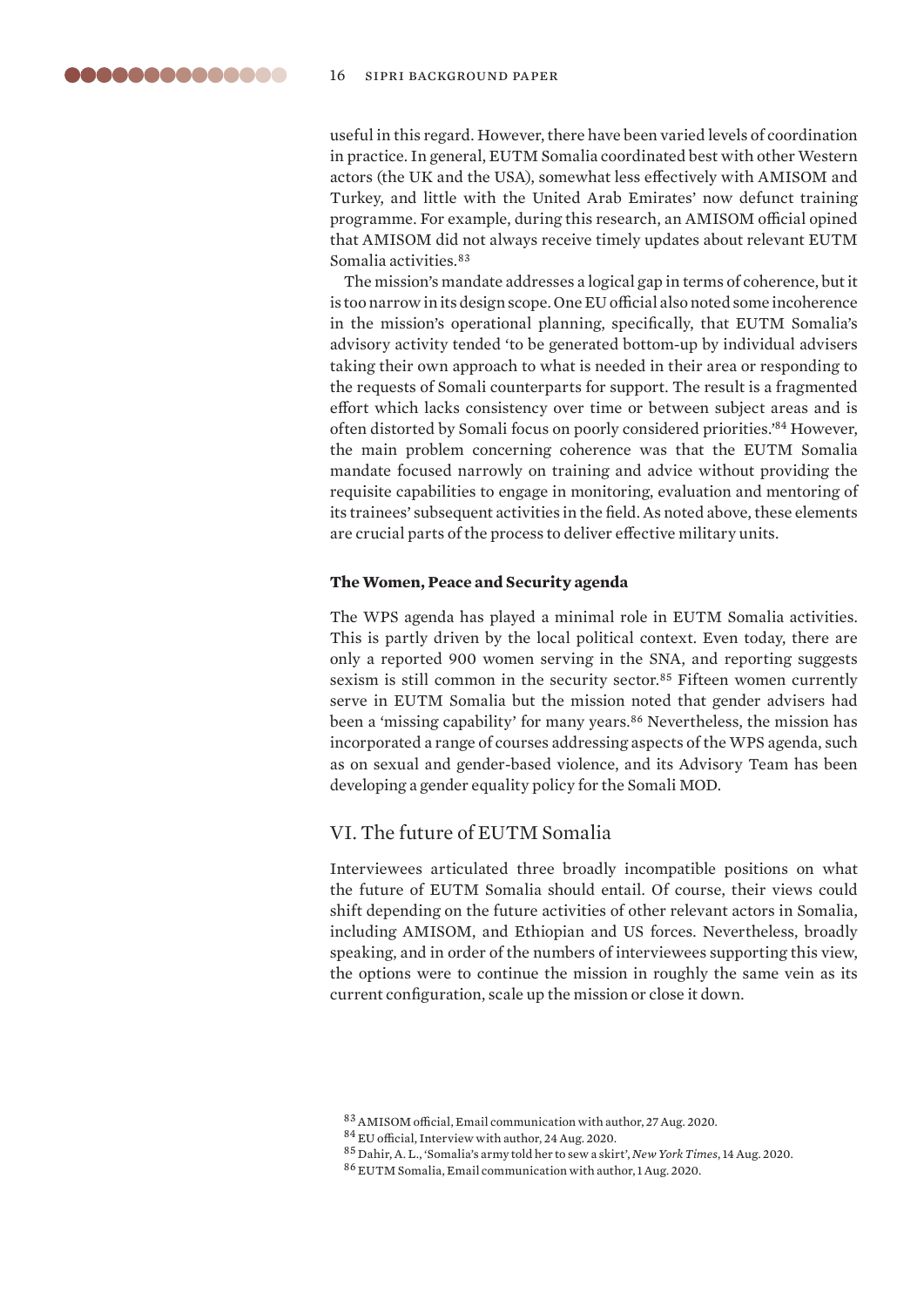#### <span id="page-16-0"></span>**Maintain the status quo**

Those interviewees in favour of EUTM Somalia continuing in its current form highlighted that over the last few years EUTM Somalia has finally established the missing link between training and operational deployments (mainly via its trainees deployed in Operation Badbaado), after a long period of generating little operational impact. This has been possible in part because the SNA finally embarked on a set of offensive operations in 2019, albeit not the ones initially set out in the 2018 Somali Transition Plan. Operation Badbaado enabled EUTM Somalia to play a useful niche role in generating adequate holding forces that could complement the US-trained Danab and Turkish-trained Eagle units.

In addition, it was noted that the EUTM Somalia force protection unit provides a unique means to move personnel around Mogadishu. This remains important for the US-led Military Coordination Cell and UK personnel to conduct activities with the SNA outside the Mogadishu International Airport compound. Without this capability, the UK or USA would have to provide an alternative.

#### **Scale up and reform EUTM Somalia**

The main arguments made by interviewees in favour of scaling up and reforming EUTM Somalia were that the mission would be more useful if it could increase the number of training activities it carries out and the number of trainees it engages with, especially via Somali trainers. It could also expand the scope of its training to include a more diverse curriculum for the SNA, to provide training to more senior advisers on long-term contracts in the MOD and perhaps to include training for the federal police. In addition, EUTM Somalia could invest in building its own training facility, perhaps using either the Turkish or US models. A potential radical reconfiguration would include expanding EUTM Somalia operations beyond Mogadishu to include field mentoring, thereby increasing its locations and deploying to Somalia's regions. This would entail greater costs and risks.

#### **Close down EUTM Somalia**

Some interviewees noted that the EU's broad shift of emphasis towards the Sahel and the loss of the UK as a contributing country might weaken EUTM Somalia's position within the EU. However, the main argument articulated for closing down the mission is that on balance its minimal operational impact is not worth the amount of resources invested. As one interviewee put it: 'EUTM Somalia has headquarters staff sufficient in number for a brigade HQ and of significantly higher rank, all to exercise command of the training and the advisory teams, totalling approximately 30 "mission delivery" personnel.'<sup>87</sup> Closing EUTM Somalia would also help the FGS to reduce the number of actors providing training to its security forces. This could be helpful in increasing coherence across SNA training and reducing the number of different systems and mechanisms the Somali authorities

<sup>87</sup> EU official, Interview with author, 24 Aug. 2020.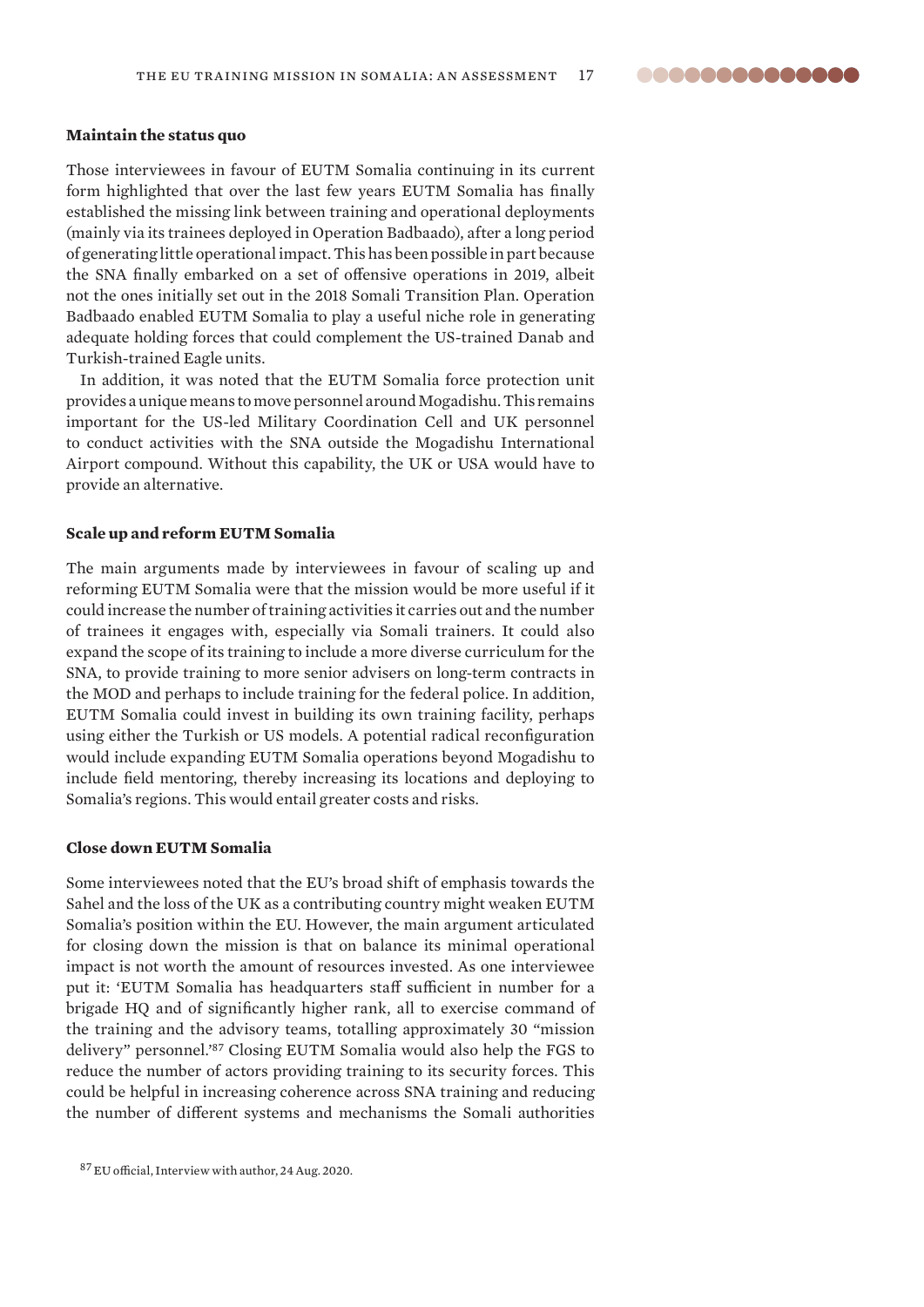<span id="page-17-0"></span>need to engage with. However, it would need to be done without significantly reducing the level of force generation for the SNA.

Nevertheless, most of the interviewees argued that closing EUTM Somalia would cause more problems than it might solve. To give just a couple of representative illustrations, the mission itself noted that closure would result in 'a terrific loss of credibility for the EU. If the EU should leave Somalia it cannot be excluded that it would be seen as the EU abandoning Somalia.'<sup>88</sup> For its part, a senior AMISOM official argued that: 'Closing EUTM would adversely affect the capacity building efforts of the SNA . . . [It would be] disastrous.'<sup>89</sup>

# VII. Conclusions

The desk-based research and interviews conducted suggest EUTM Somalia has had a positive political impact on the EU's relationship with the Somali authorities and the AU, by providing a military capacity-building

*EUTM Somalia has had a positive political impact but the mission's impact on Somalia's conflict dynamics has been limited in operational terms*

component. However, poor strategic coordination among the different elements of the EU's activities in Somalia has often undermined the EU's overall impact. While EUTM Somalia's strategic advising function has played a useful role in developing the Somali MOD and SNA, Somalia's fragmented political landscape has meant advising activities were not tied directly to an agreed strategic vision of the armed forces and national

security architecture. The mission's advising roles have also been frequently conducted by personnel on short tours of duty.

The mission's impact on Somalia's conflict dynamics has been limited in operational terms. It was not until the launch of Operation Badbaado in 2019 that there was significant evidence of a direct link between EUTM Somalia training and operational deployment of functional Somali units in offensive and stabilization operations.

Several factors explain this limited impact. First, EUTM Somalia was mandated to implement a largely technical and tactical agenda in a context where the politics of Somalia's security sector were not conducive to building a professional set of national security forces. Second, EUTM Somalia lacked the mandate and means to equip and pay its trainees, which reduced their potential effectiveness and reduced the mission's political impact in comparison to other international security assistance programmes. It is significant that the EU's position on equipping trained SNA units may change under the new European Peace Facility. A third, related factor was the lack of a field mentoring capability within EUTM Somalia, which meant the mission essentially ran a suboptimal 'train and release' programme. Field mentoring was identified as a prerequisite for delivering military units capable of offensive operations. Adding this task to the mission's mandate would require the assent of all EU member states and a significant expansion and reconfiguration of the mission's role in Somalia. For such mentoring to take place outside Mogadishu in Somalia's regions, EU member states would need to be willing to assume higher costs and greater risk to their personnel.

<sup>88</sup> EUTM Somalia, Email communication with author, 1 Aug. 2020.

<sup>89</sup> AMISOM official, Email communication with author, 27 Aug. 2020.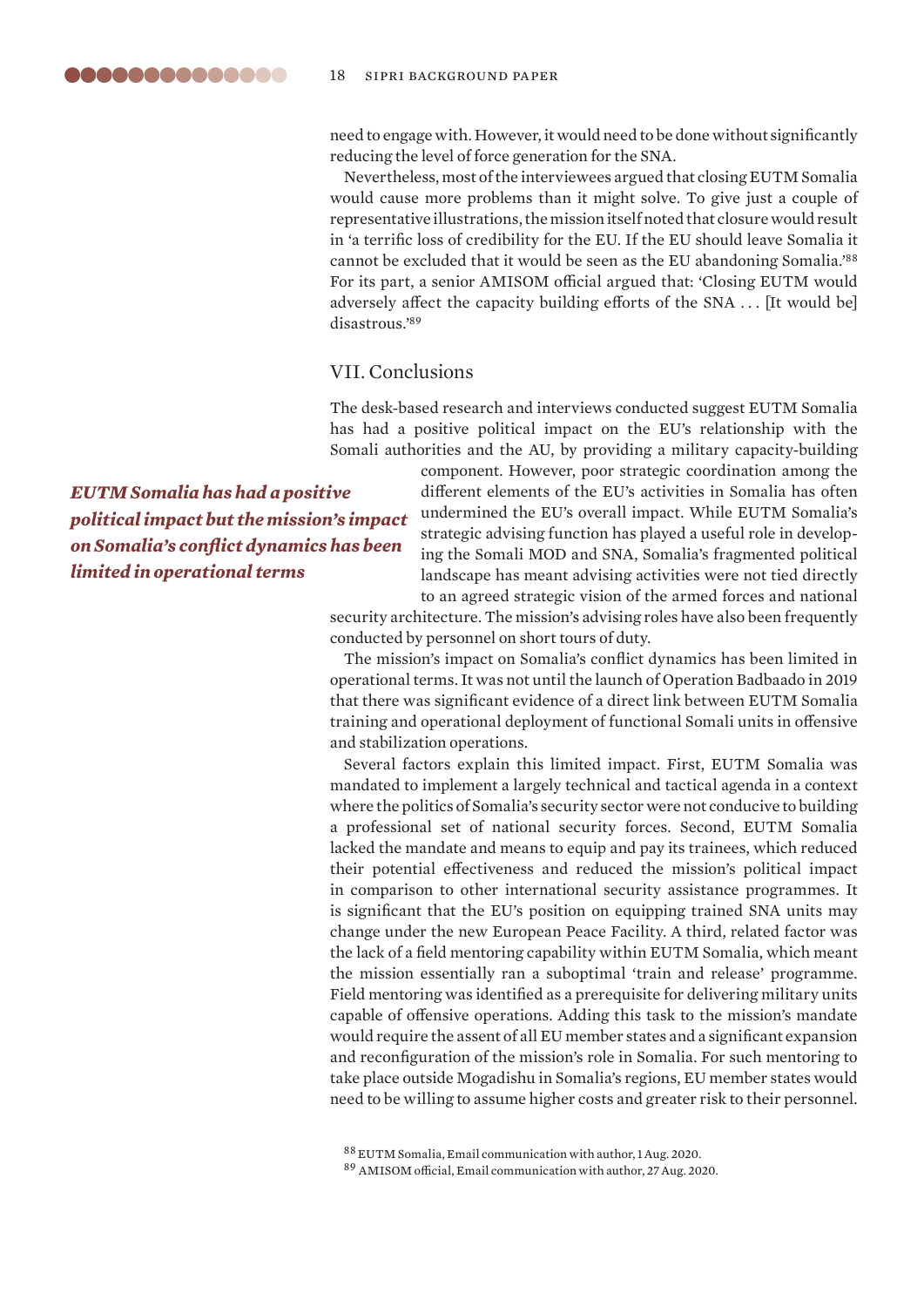

# <span id="page-18-0"></span>Abbreviations

| AMISOM              | African Union Mission in Somalia                 |  |
|---------------------|--------------------------------------------------|--|
| AU                  | African Union                                    |  |
| CAS                 | Comprehensive Approach to Security               |  |
| <b>CIMIC</b>        | Civil-military cooperation                       |  |
| COVID-19            | Coronavirus disease 2019                         |  |
| <b>EPON</b>         | <b>Effectiveness of Peace Operations Network</b> |  |
| EU                  | European Union                                   |  |
| EUCAP Somalia       | European Union Capacity Building Mission         |  |
| EUNAVFOR Somalia    | European Union Naval Force                       |  |
| <b>EUTM</b> Somalia | European Union Training Mission in Somalia       |  |
| <b>FGS</b>          | Federal Government of Somalia                    |  |
| <b>MOD</b>          | Ministry of Defence                              |  |
| <b>NATO</b>         | North Atlantic Treaty Organization               |  |
| <b>NCO</b>          | Non-commissioned officer                         |  |
| <b>SNA</b>          | Somali National Army                             |  |
| <b>TFG</b>          | <b>Transitional Federal Government</b>           |  |
| <b>UN</b>           | <b>United Nations</b>                            |  |
| <b>UPDF</b>         | Ugandan People's Defence Forces                  |  |
| <b>WPS</b>          | Women, Peace and Security                        |  |
|                     |                                                  |  |